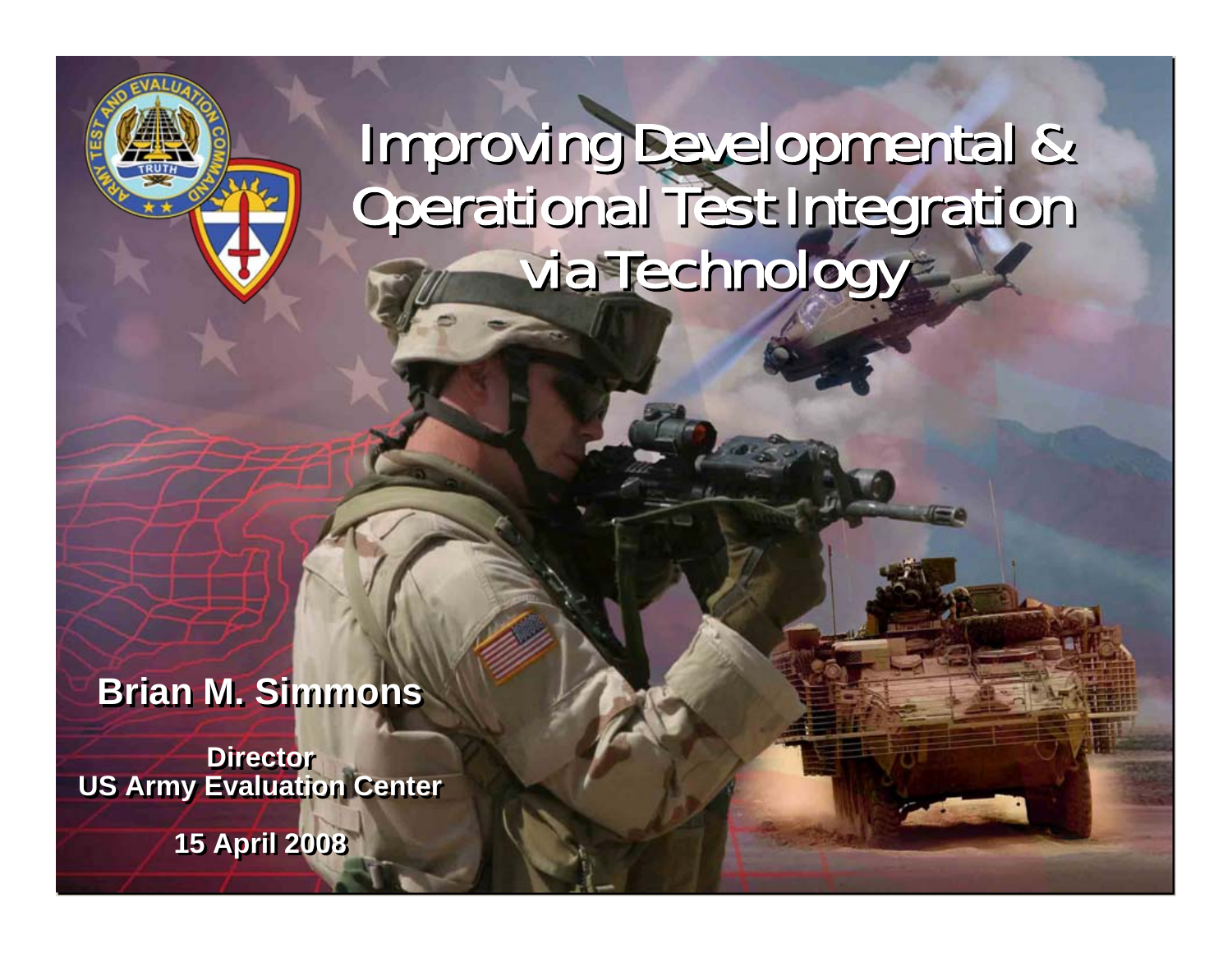

### Agenda

- ATEC Mission
- •OSD & Army Acquisition Initiatives
- •Benefits of DT/OT Integration
- • DT/OT Integration in the Army and Technologies that May Help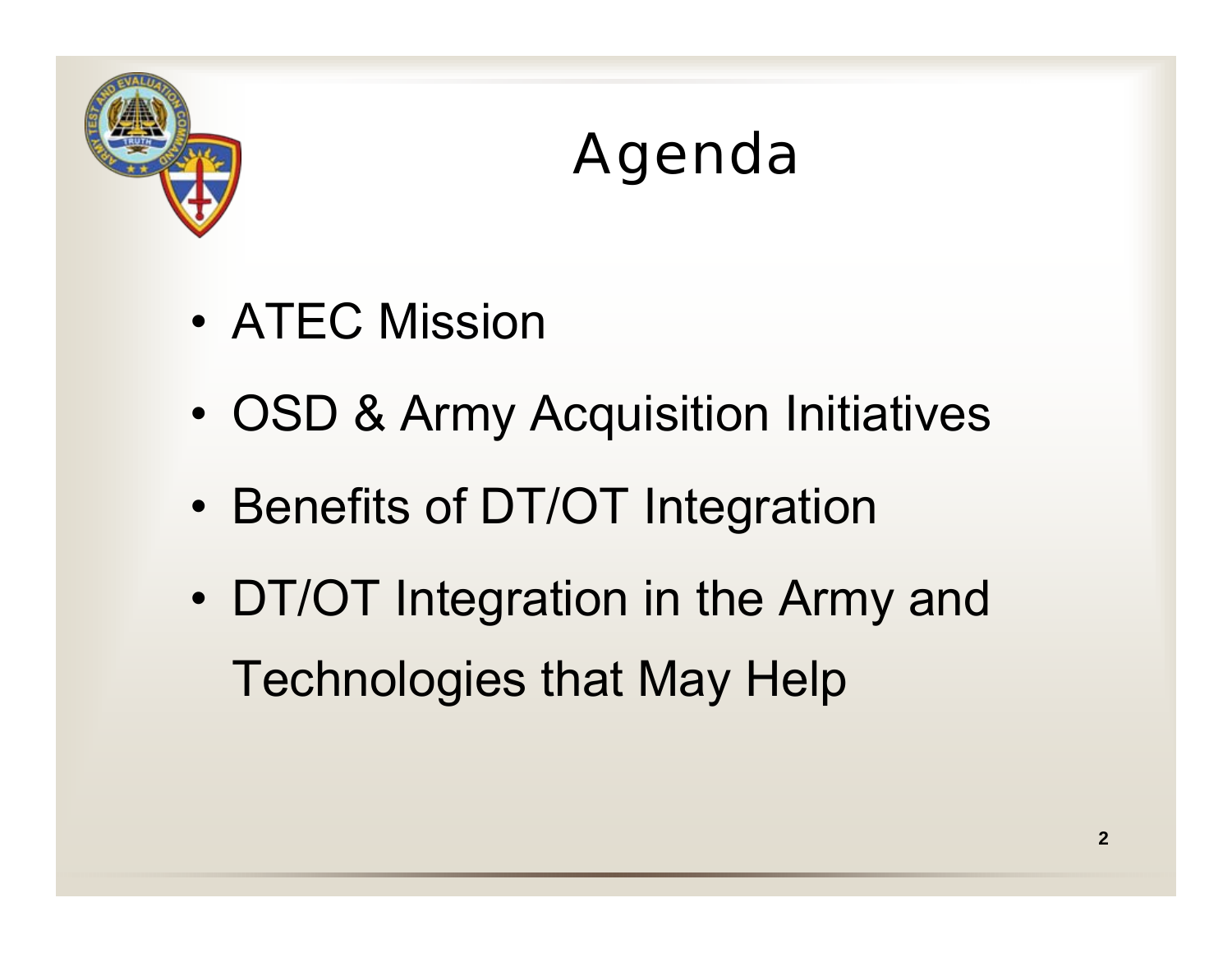

## ATEC Mission

- Plan, conduct, and report the results of tests, simulations, experiments, and evaluations to Acquisition decision makers in order to ensure our Army's Warfighters have the right capabilities for success across the entire spectrum of operations.
- Conduct rapid testing in direct support of the GWOT warfighter in order to provide capabilities and limitations of weapon systems issued directly to Soldiers conducting combat operations (Iraq/Afghanistan).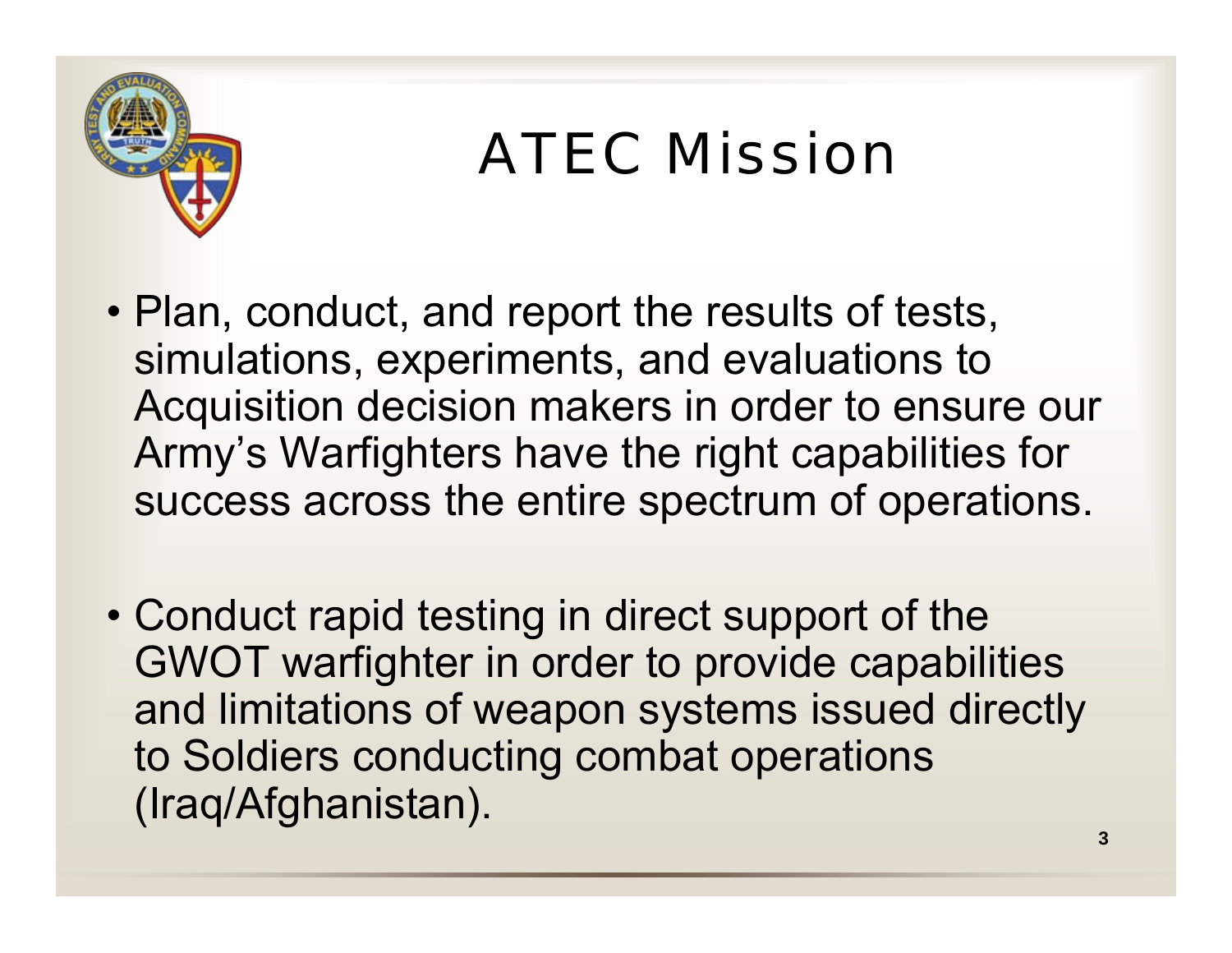

# OSD T&E Initiatives

- •**Focus on measuring improvements to capability and operational support**
- •**Experiment to learn strengths & weaknesses - impact on capabilities**
- •**Integrate Developmental Testing & Operational Testing**
- $\bullet$ **Start early, be operationally realistic, continue throughout the life cycle**
- $\bullet$ **Evaluate in mission context at time of fielding**
- •**Compare to current mission capabilities**
- •**Use all available information**
- •**Exploit benefits of Modeling & Simulation**

**4***Source: DoD Report to Congress, DUSD (AT&L), 8 Aug 07*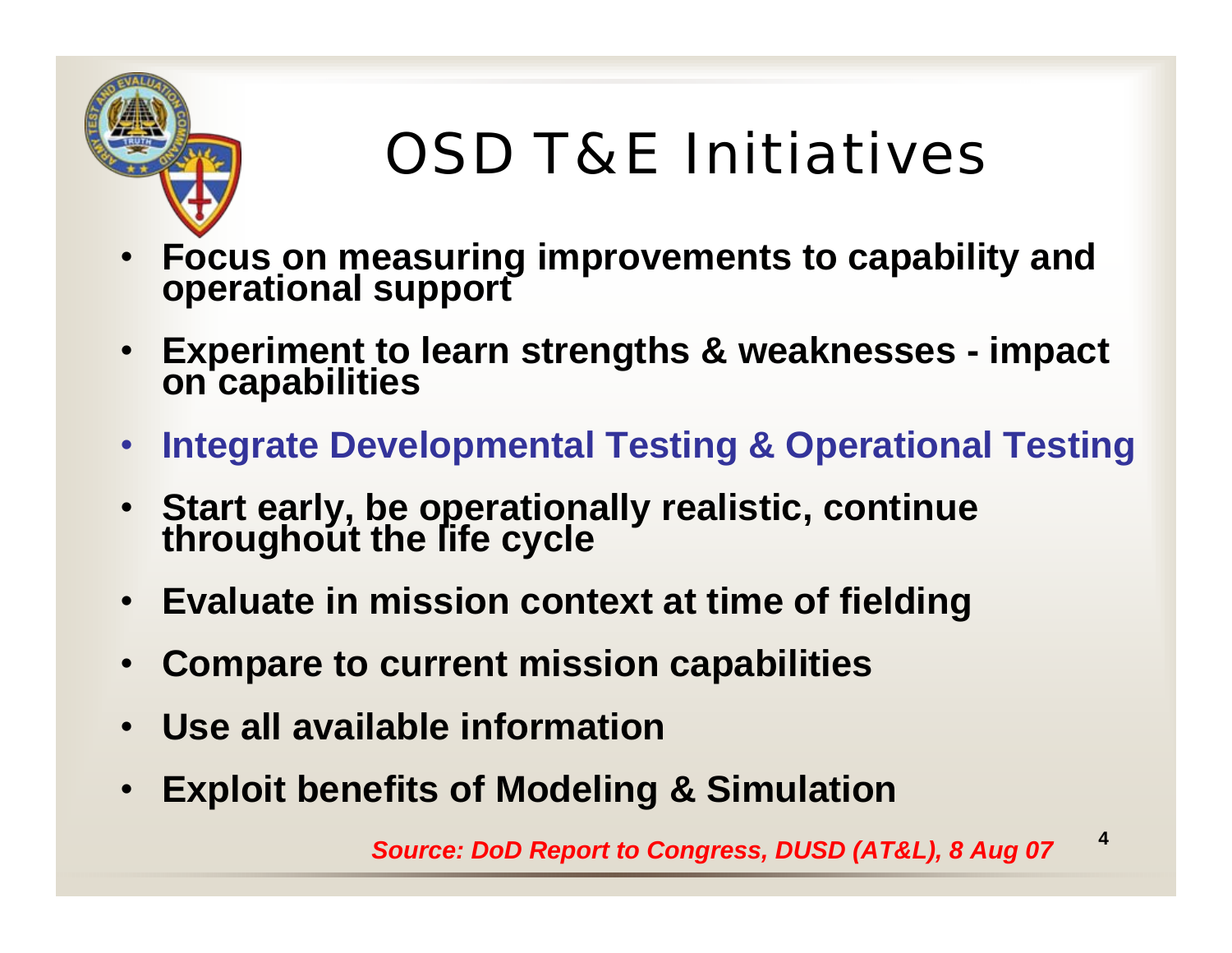

# Army Acquisition Initiative

**Reliability Improvements**

• Significant number of U.S. Army systems are failing to demonstrate established reliability requirements during operational testing

#### *Effective Immediately:*

¾ A System Development and Demonstration (SDD) reliability test threshold will be established

- $\triangleright$  Applies to programs in pre-MS B phase
- $\triangleright$  Applies to Information Technology systems that include hardware development
- $\triangleright$  Threshold to be established before entrance into MS B
- $\triangleright$  Must detect and report threshold breaches
- ¾ Must implement Reliability Best Practices

Excerpts from ASA(ALT) memo, dated 6 Dec 07, "Reliability of U.S. Army Materiel Systems" Claude M. Bolton, Jr. ASA(ALT)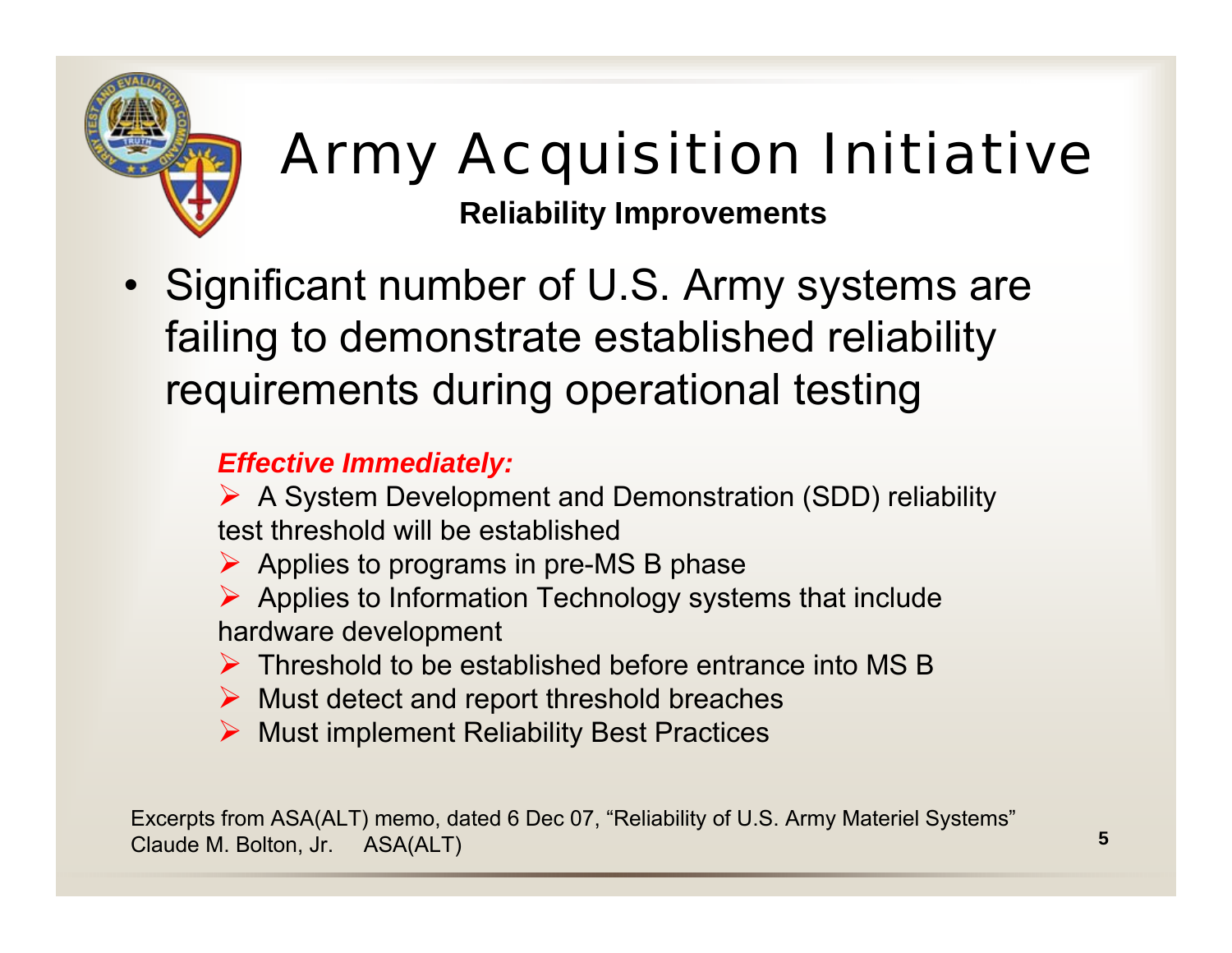

# Army T&E

#### **Developmental Testing**

 to find faults, implement corrective actions, and mature the design

 to confirm technical capabilities/functionality and manufacturability

#### **Operational Testing**

 to provide information on integration of the Soldier, the support system, training & doctrine, and materiel in an operational environment

 to confirm/demonstrate operational suitability requirements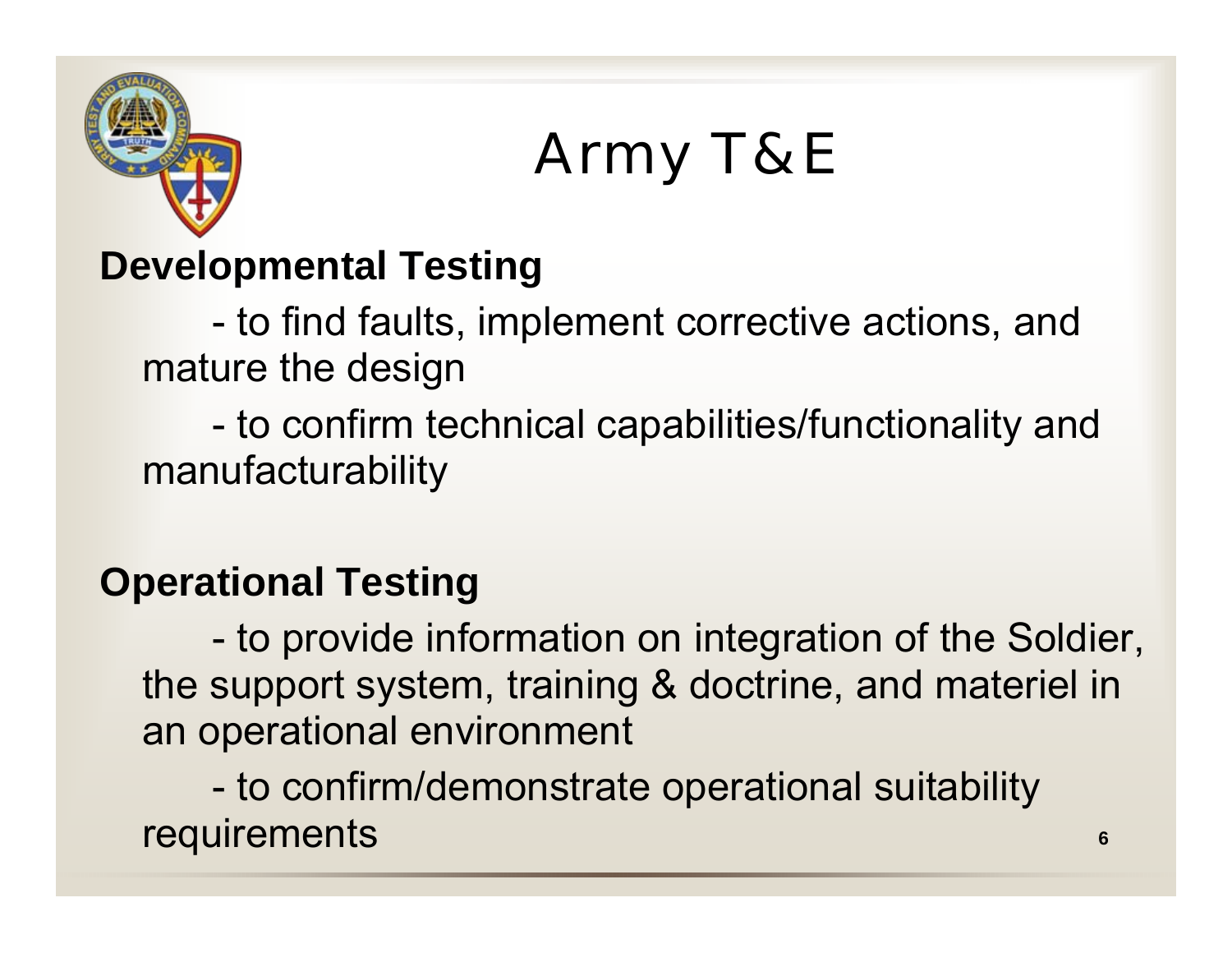

### Benefits of DT/OT Integration

- • **Reduced Risk**
	- –Ensure capabilities are tied to mission
	- Systems deficiencies identified
	- Test data is shared
- **Reduced Cost**
	- –Sharing resources
	- Eliminate duplicative testing
	- Early deficiency identification and correction
- **Reduced Acquisition Timeline**
	- Combined vs. sequential testing
	- Sharing of high-demand testing assets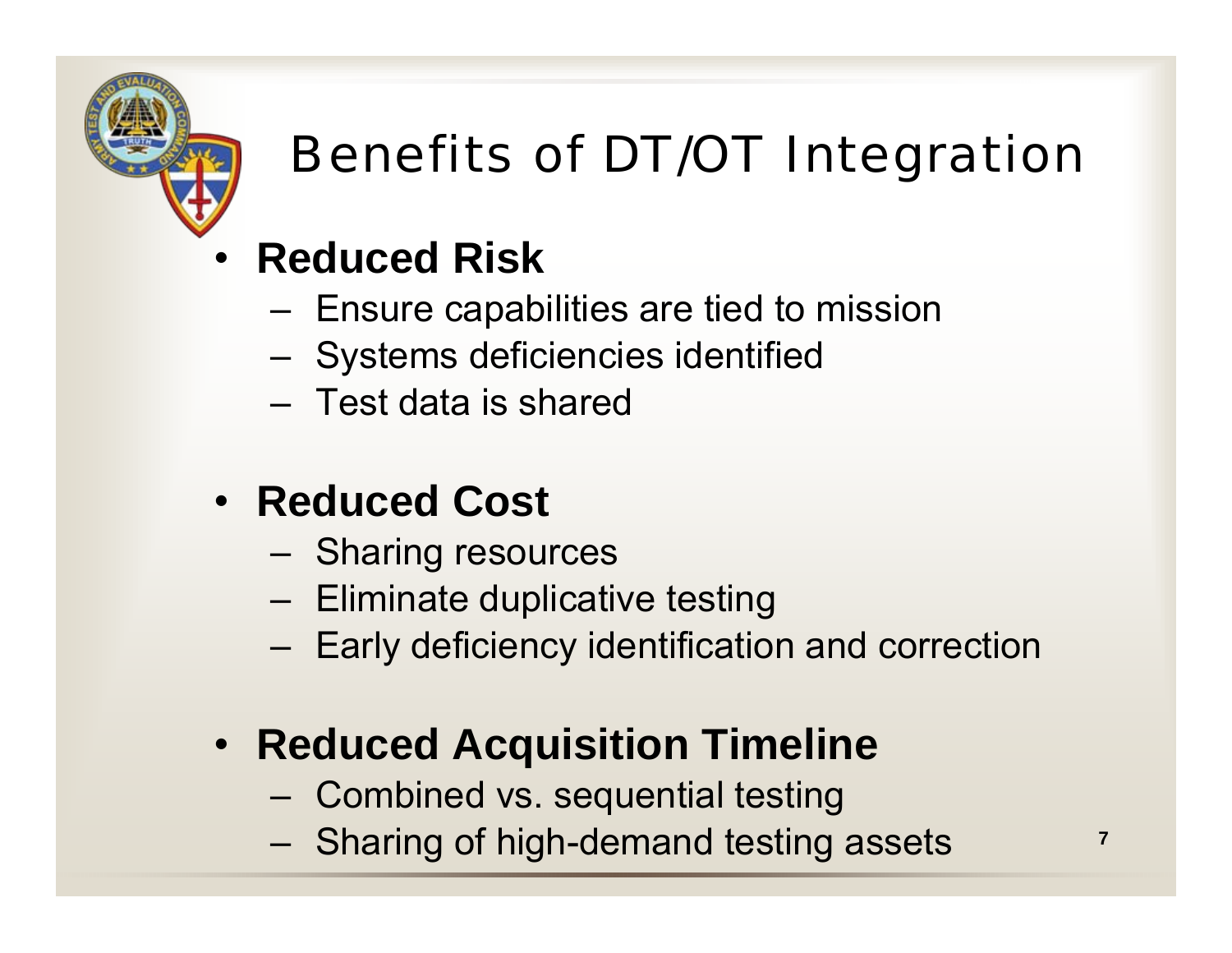

### Strategic Organizational Construct

TO:

### FROM:

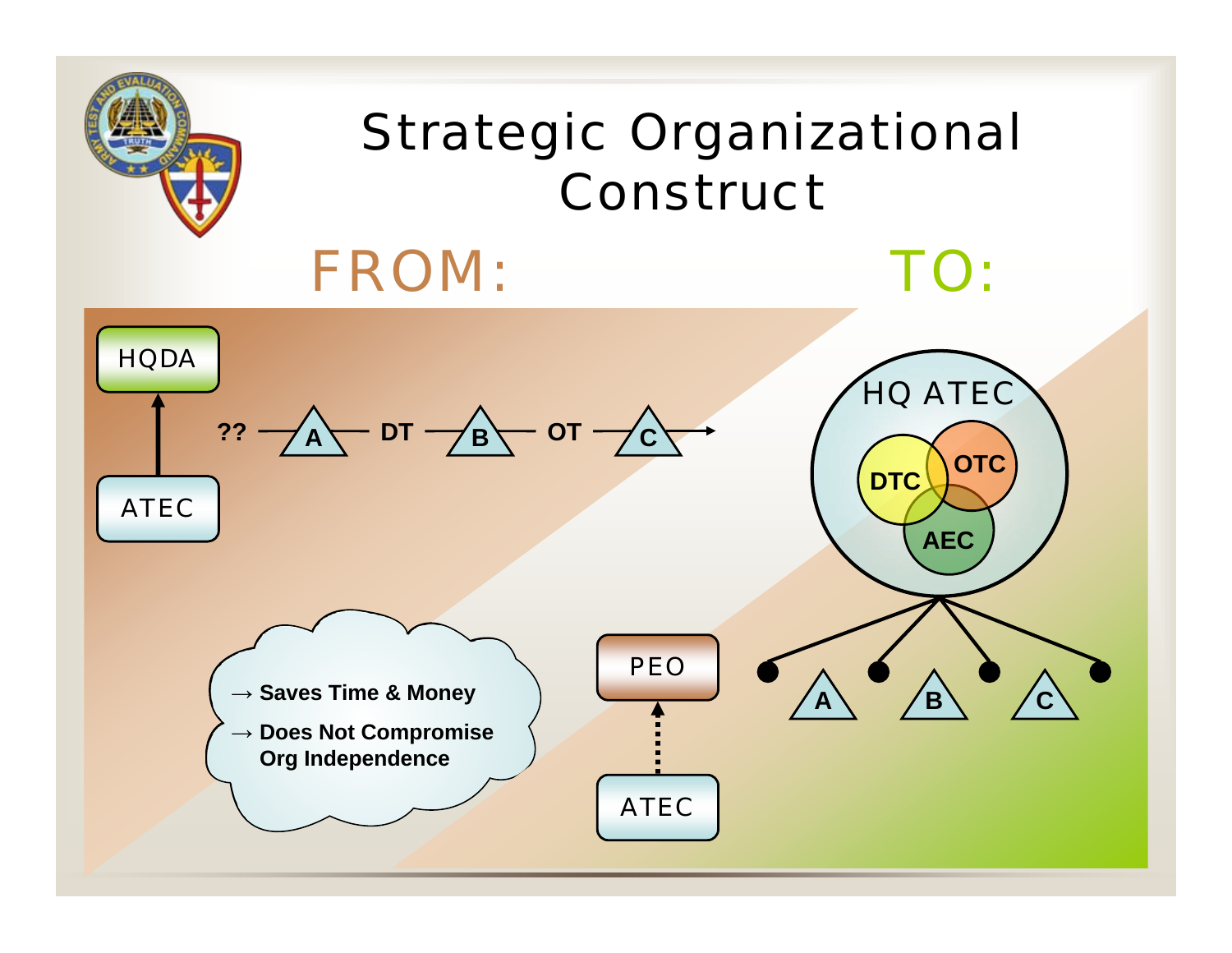

#### **Ballistic Missile Defense**

- DT/OT Integration is widely used, but not in "traditional" definition
- DT is all planned, executed, and reports written by the PM (not ATEC/DTC); has significant system contractor influence/input
- No planned IOT, BMDS OTA arranges for Warfighter participation during DT events, using operationally realistic scenarios and DIA threat representation in HWIL and digital M&S
- Warfighter participation in flight and ground test events
- Proposed end-of-block OT will likely include contractor involvement



**9**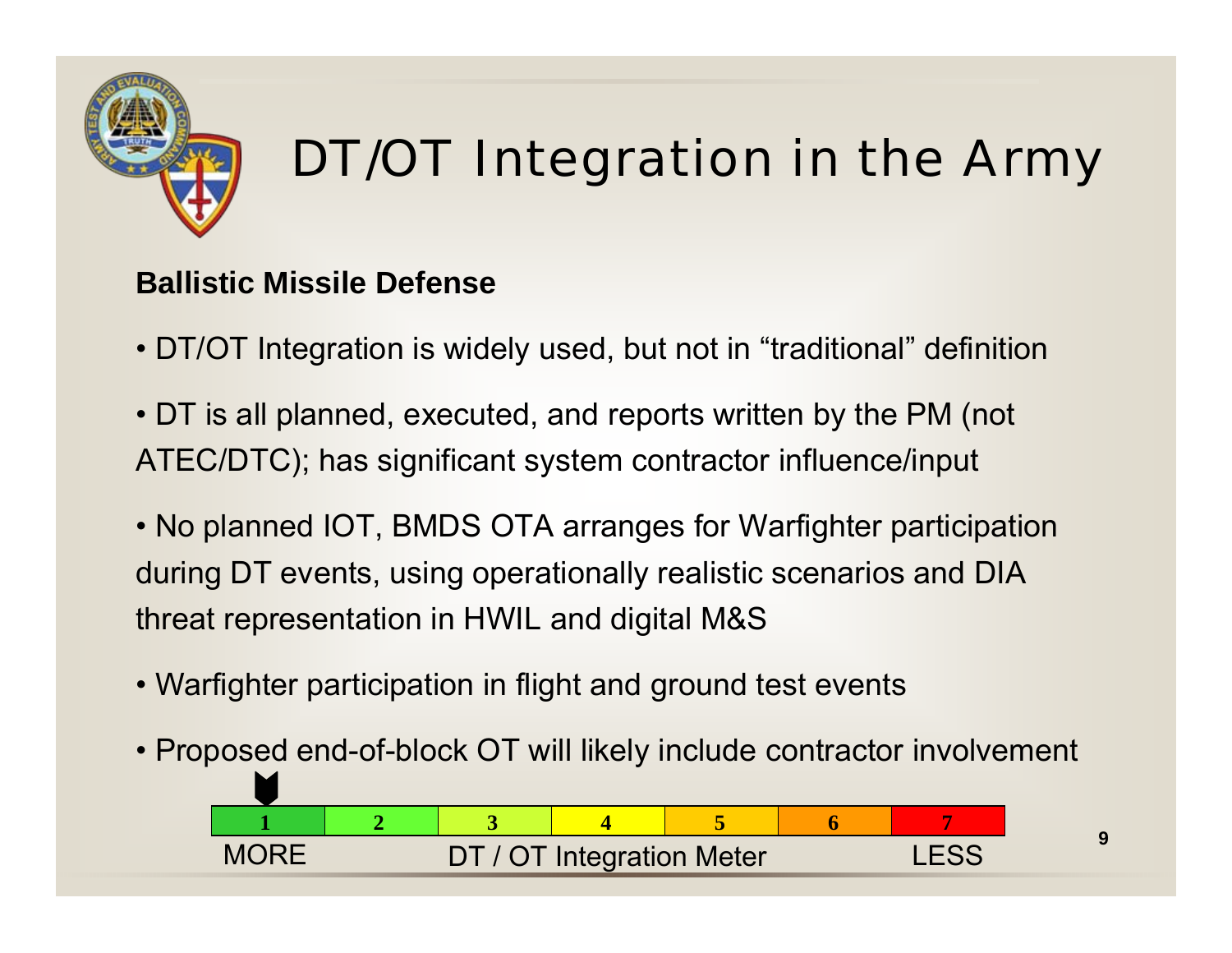

- **Ballistic Missile Defense**
- Screen capture / frame-grabbing devices
- Automated data capture and transfer; data reduction
- Shared analysis tools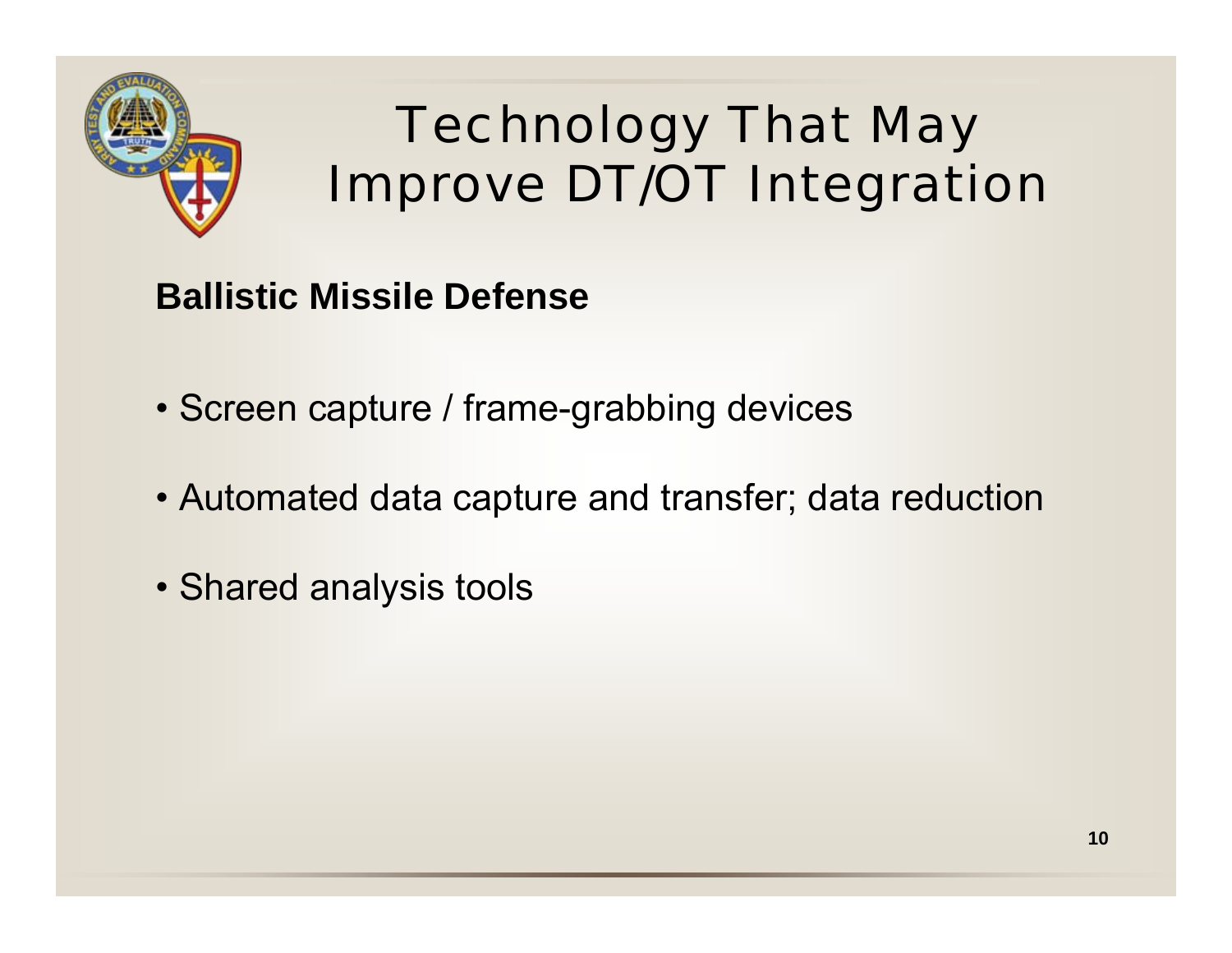#### **Medical / Business Information Technology (IT) Systems**

- A "hybrid DT/OT" usually, depends on product size, system complexity, software maturity
- Developer Integration Testing in laboratory test bed using production-representative hardware
- Not "ad hoc" firm processes and procedures
- More Commercial Off The Shelf (COTS) based products in use
- DOT&E process for determining level of OT ranges from ATEC looking over shoulder of DT tester to a full operational test



**11**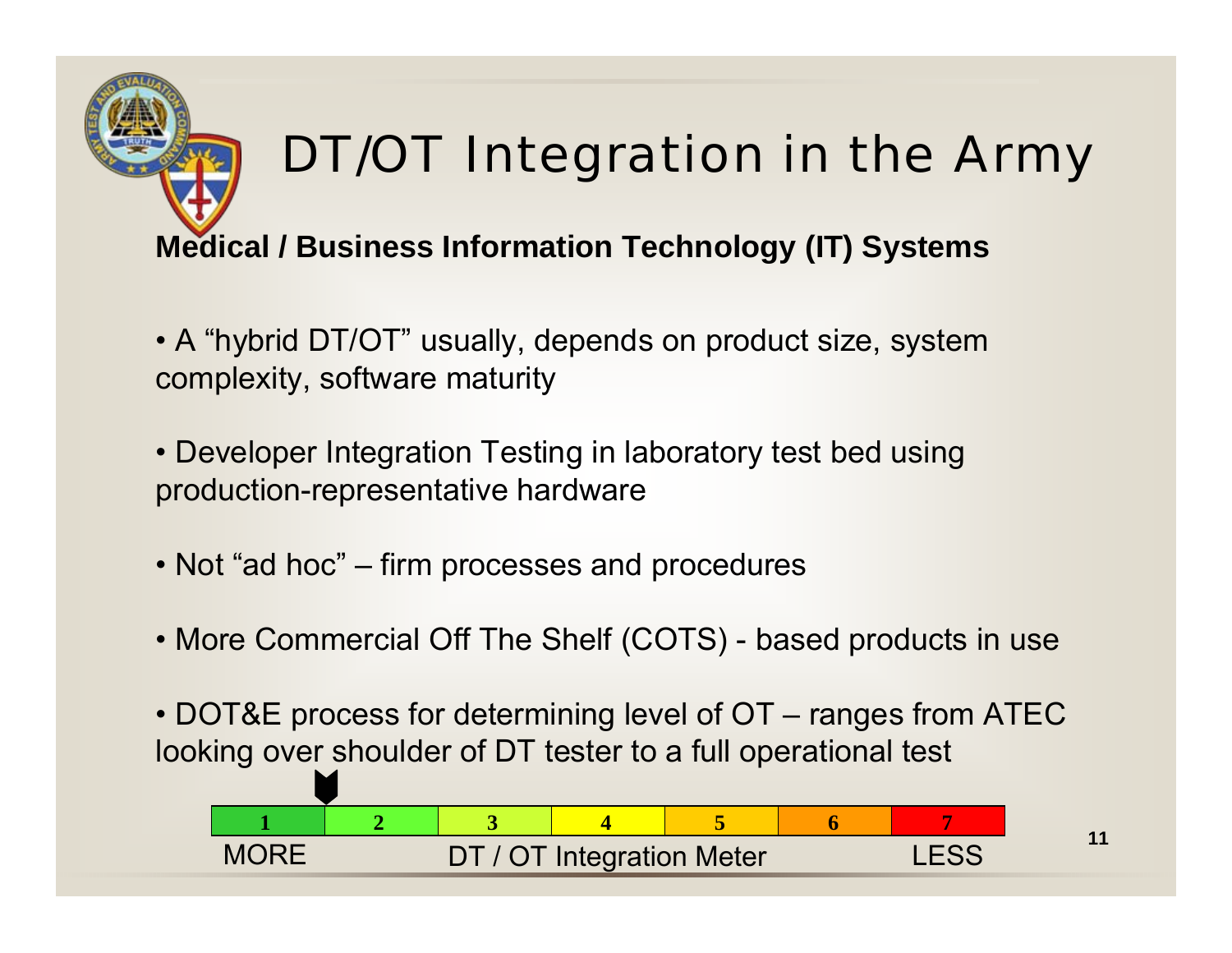

#### **Medical / Business Information Technology (IT) Systems**

- Improve Modeling of networks (currently using none)
- Better Data Management and sharing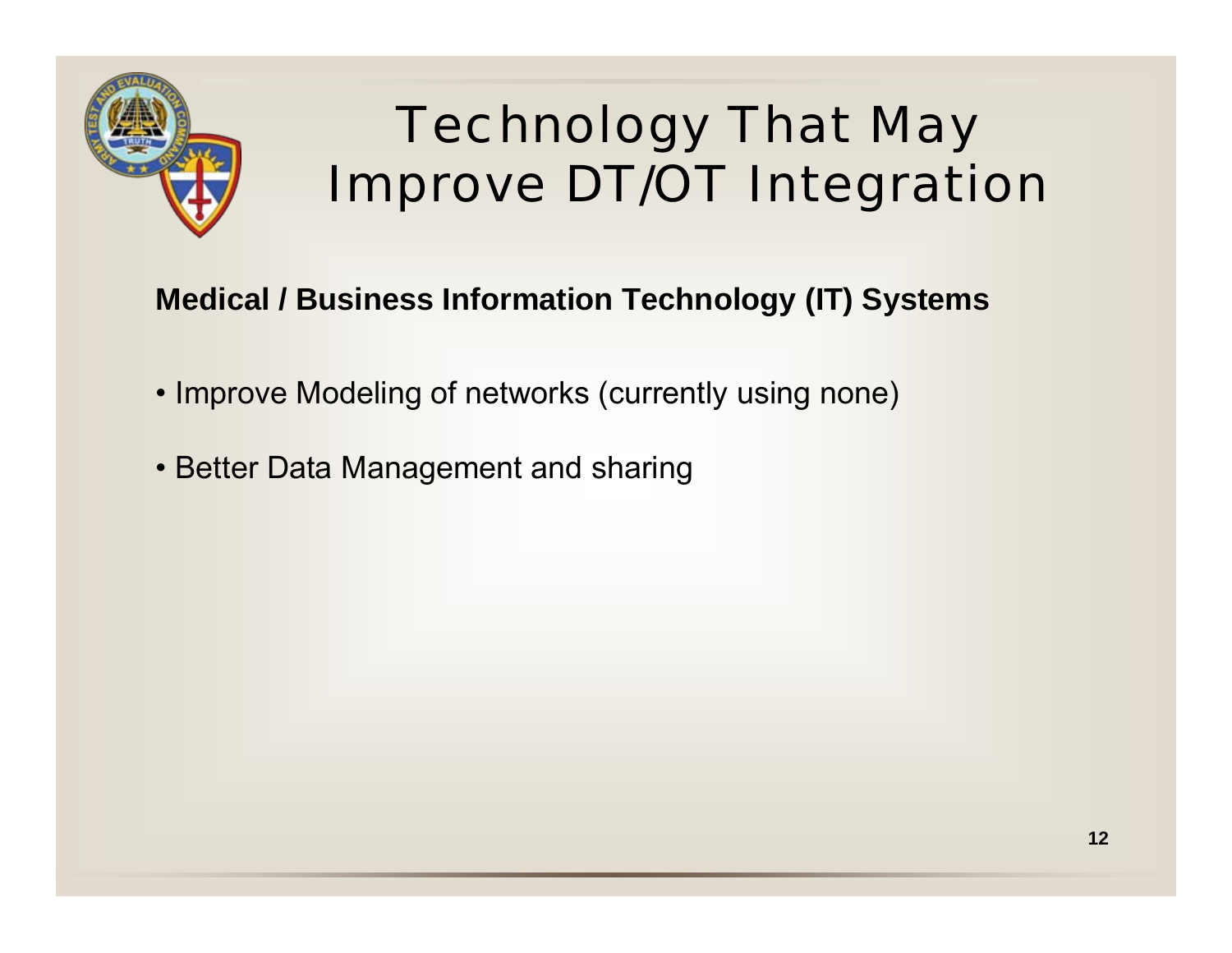#### **Chemical / Biological Defense**

- All live BWA & actual CWA testing is done in chamber in DT
- For Oversight systems Chem/Bio Policy defines this as DT-OT
- Many OTs are conducted in partnership with DT Community on outdoor ranges (mostly DPG) that operates and manages instrumentation to determine simulant concentration
- Key effectiveness evaluation hinges on integrating results from chamber testing with actual agent and operational testing



**13**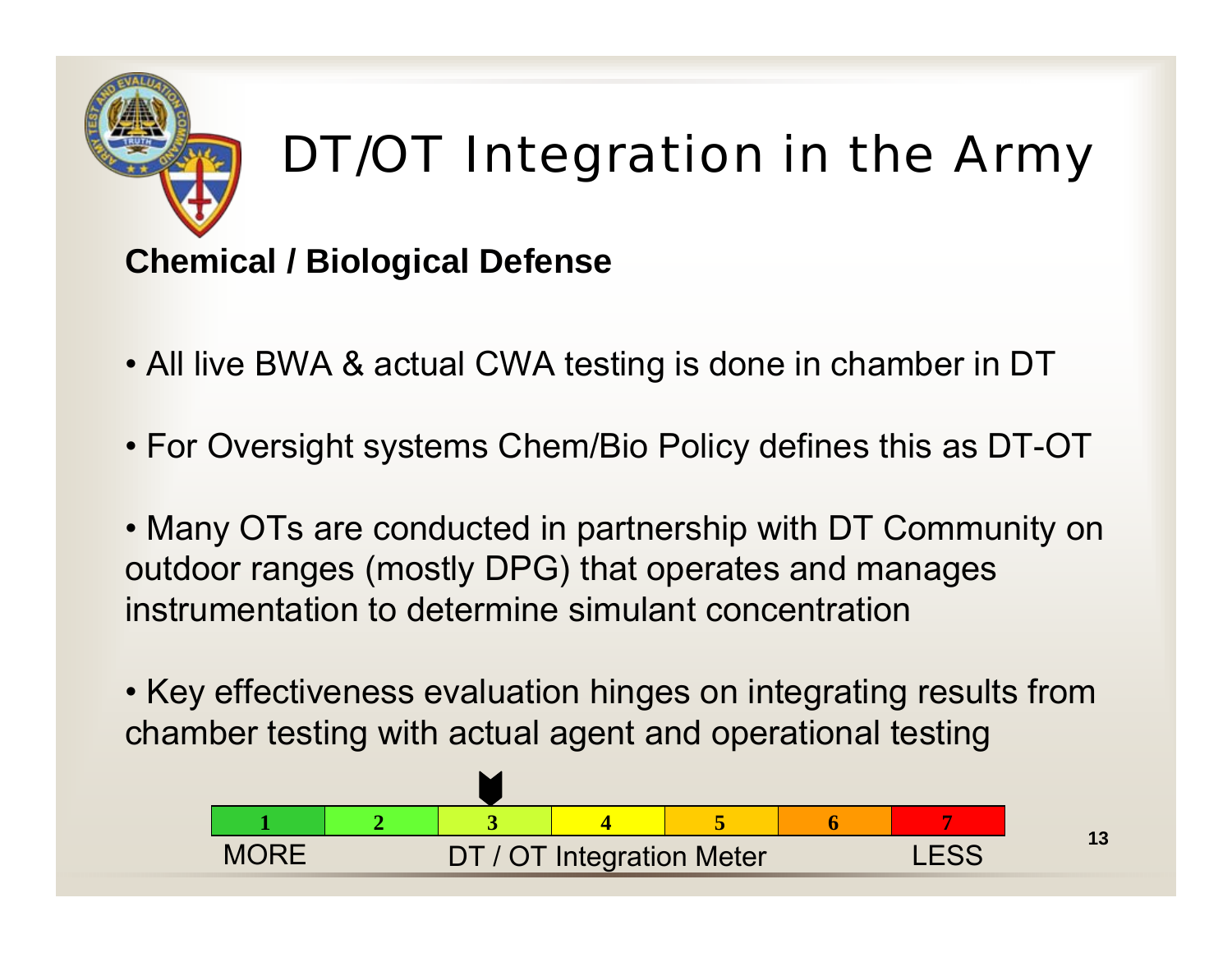

**Chemical / Biological Defense**

- Increase use of HWIL to stimulate detector sensors
- Real need for more accurate simulants of live agents; ALO (Agent-Like Organism)
- Better Data Management and sharing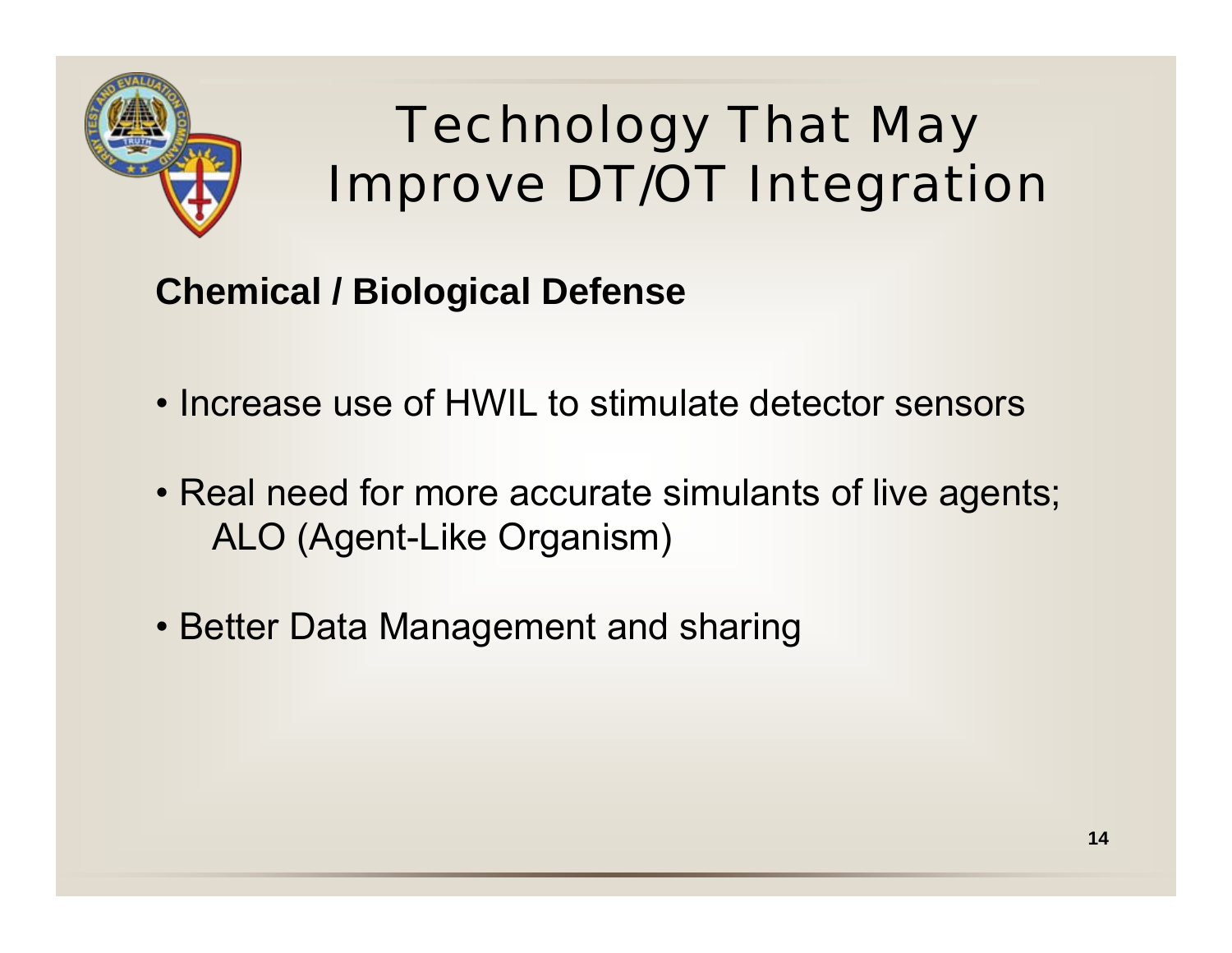

#### **Aviation**

- DT/OT widely used for subsystem evaluation (i.e. CMWS)
- Hardware-in-the-Loop Simulations
- Soldiers used in DT, especially moving from component level to subsystem level tests
- Combined test teams Air Worthiness Release restricts introducing operational pilots early on.
- Operational Testing conducted at DT ranges

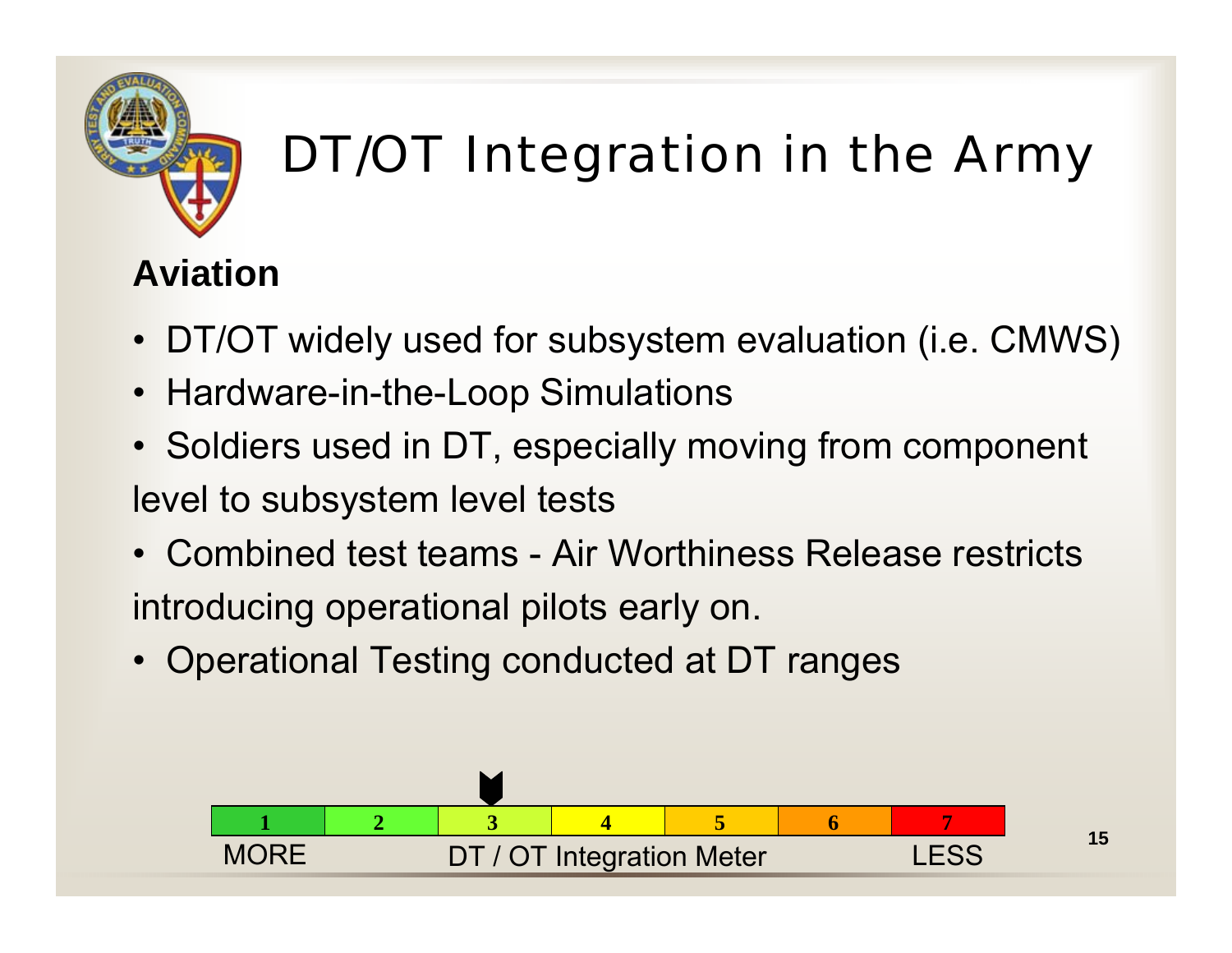

**Aviation**

- Improved models and simulations; cockpit simulators
- Automated instrumentation for Real Time Casualty Assessments
- GPS- (or other geometric pairing) based RTCA systems
- Collaborative tools / personal communicators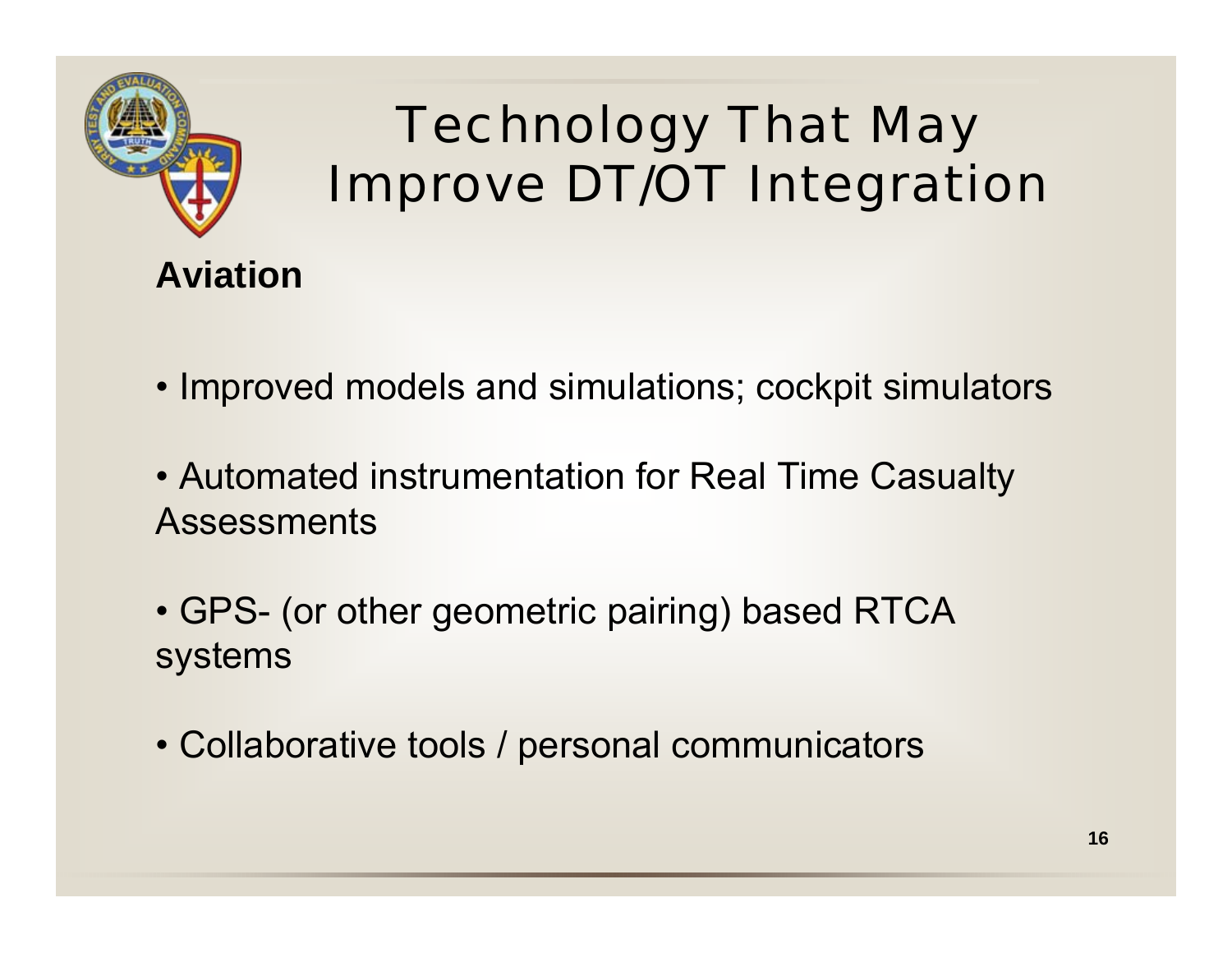

#### **Infantry Weapons and Soldier Systems**

- Non-oversight ACAT III systems: usually integrated DT/OT in a single location
- DT done first for safety/performance check; OT phase with Soldiers follows
- Rapid Acquisition systems: usually just DT, then theater
- Some OT at technical test sites (hot/cold regions,etc)
- OT = Soldiers in lanes

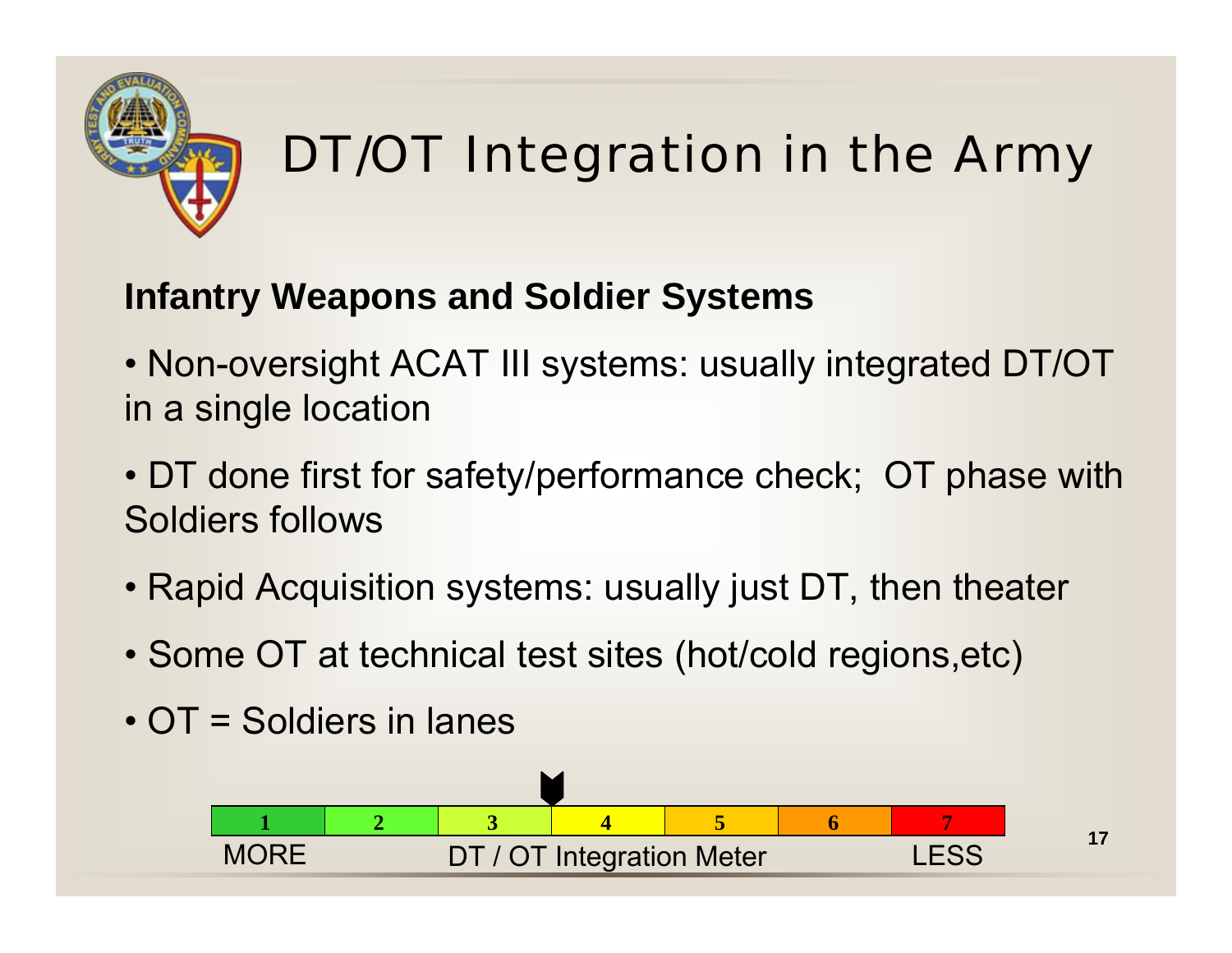

#### **Infantry Weapons and Soldier Systems**

- Improved commonality of instrumentation
- Common data reduction protocols at all test sites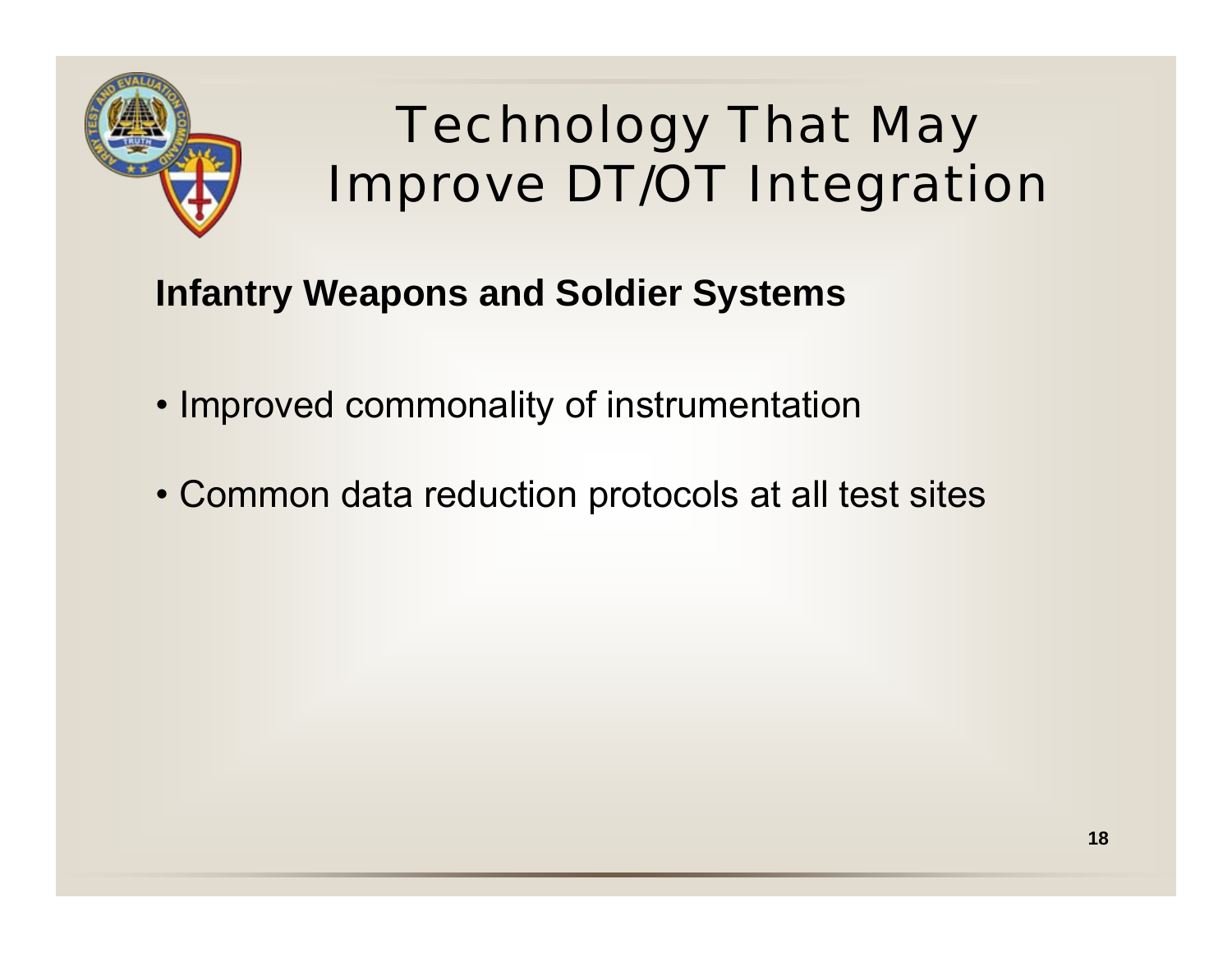

#### **Unmanned Aerial Vehicles (UAV)**

- DT always for component-level building and assessment and Air Worthiness Release
- Soldiers used in DT, especially moving to subsystem level tests to obtain early user feedback
- DOTE requires greater operational realism in OT tactical personnel using approved doctrine

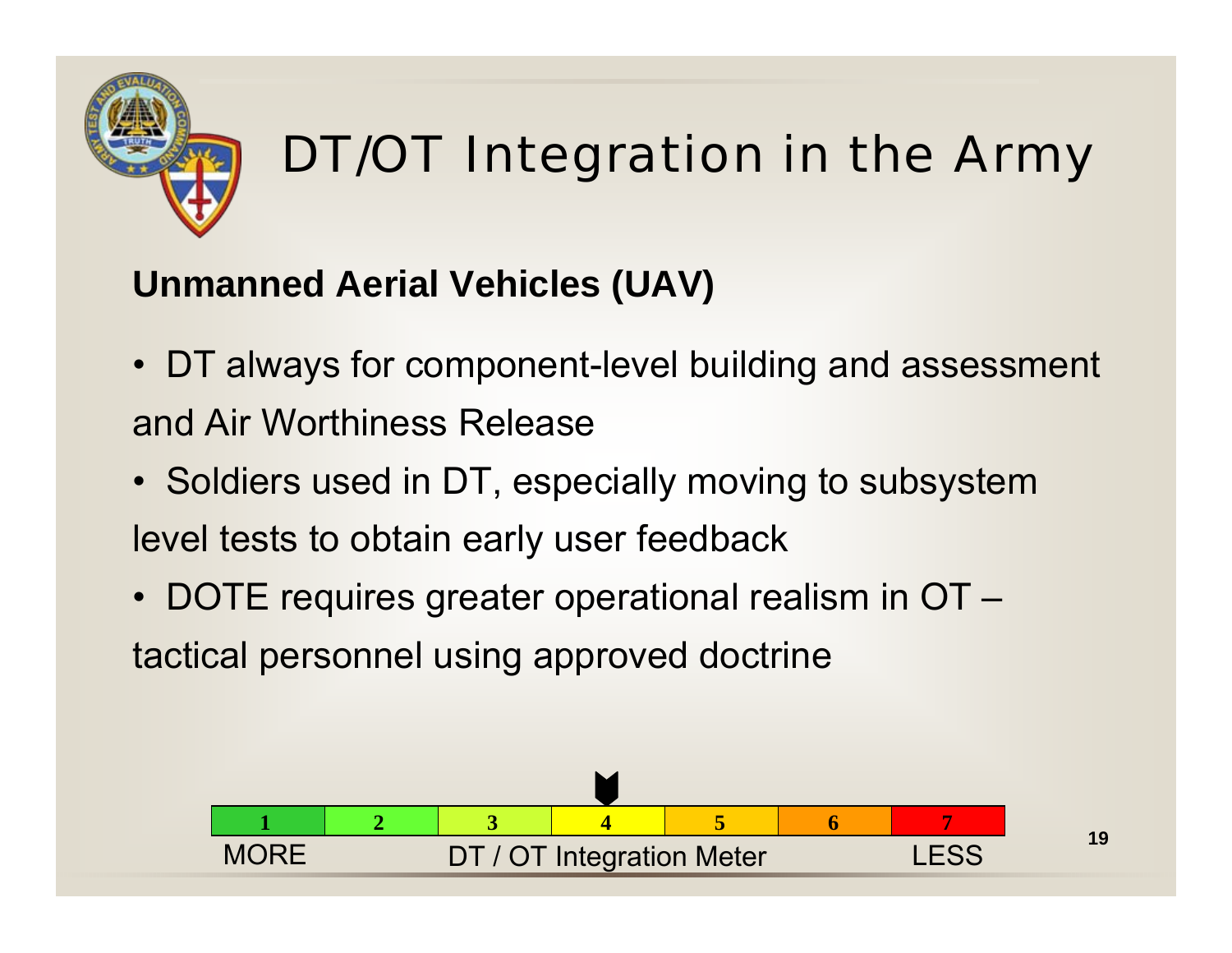

**Unmanned Aerial Vehicles (UAV)**

- Improved availability of models
- Improved Operator simulators
- Improved communication equipment to keep Combined Test Team in the loop
- Develop common instrumentation and data reduction protocols at all sites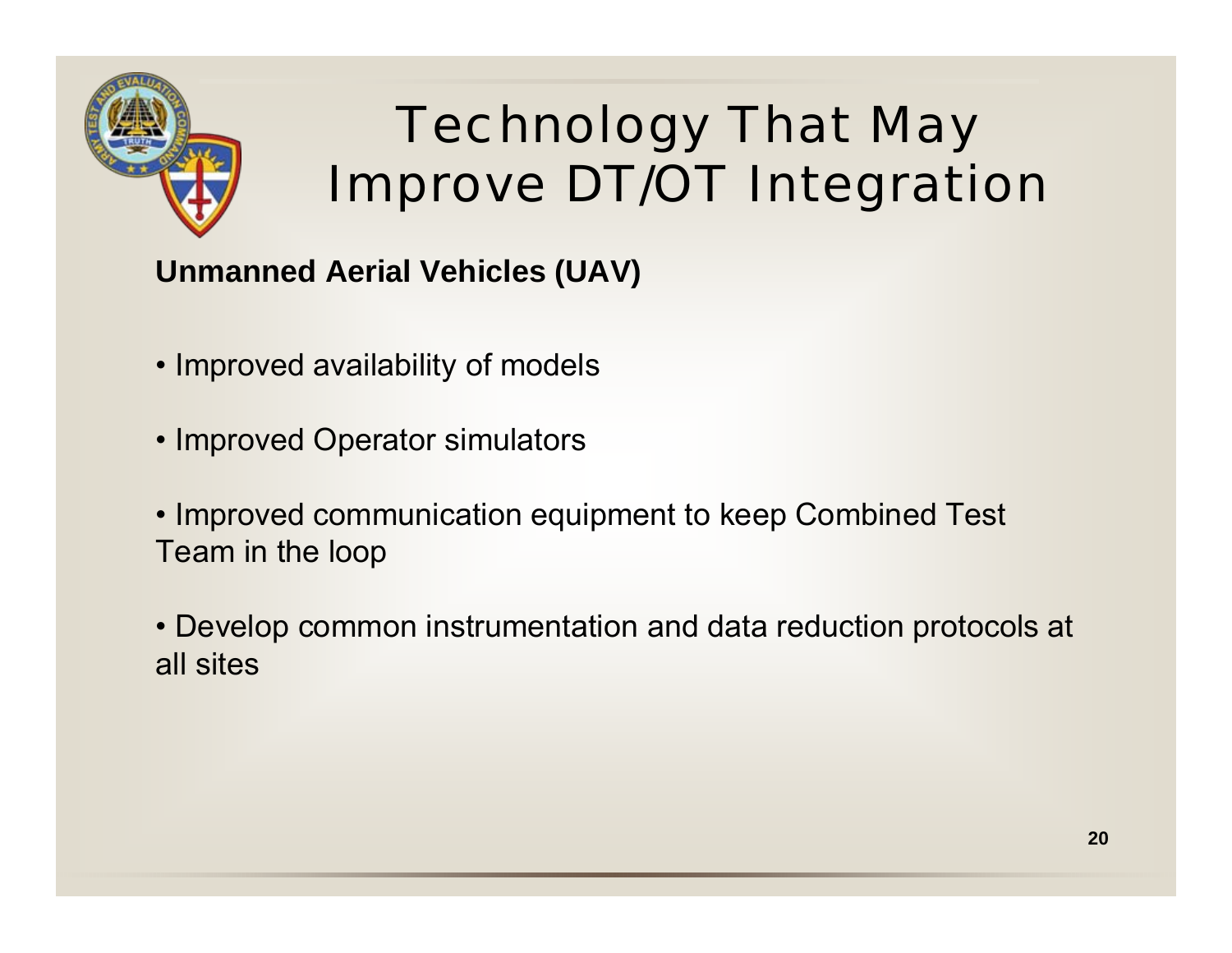### **Missiles (Direct / Indirect Fire)**

- Extensive firings early without operators
- Extensive Developmental Testing
- Extensive HWIL
- Extensive M & S
- Formal OT's

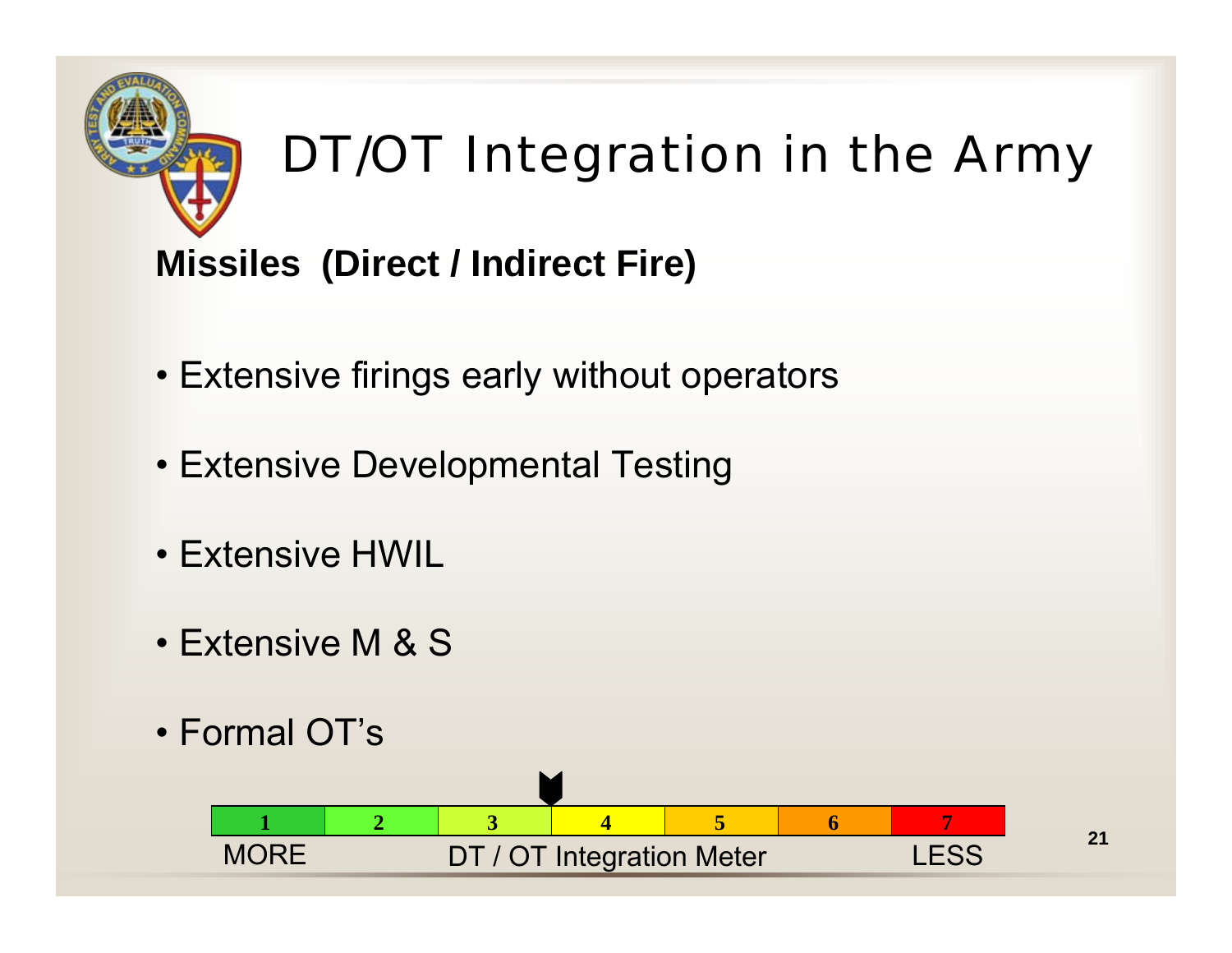

#### **Missiles (Direct / Indirect Fire)**

- Continued heavy emphasis on M&S and HWIL
- Improved data collection, data reduction to speed up test reports to the evaluator
- Better threat replication (consistency between DT & OT) and usage in virtual environment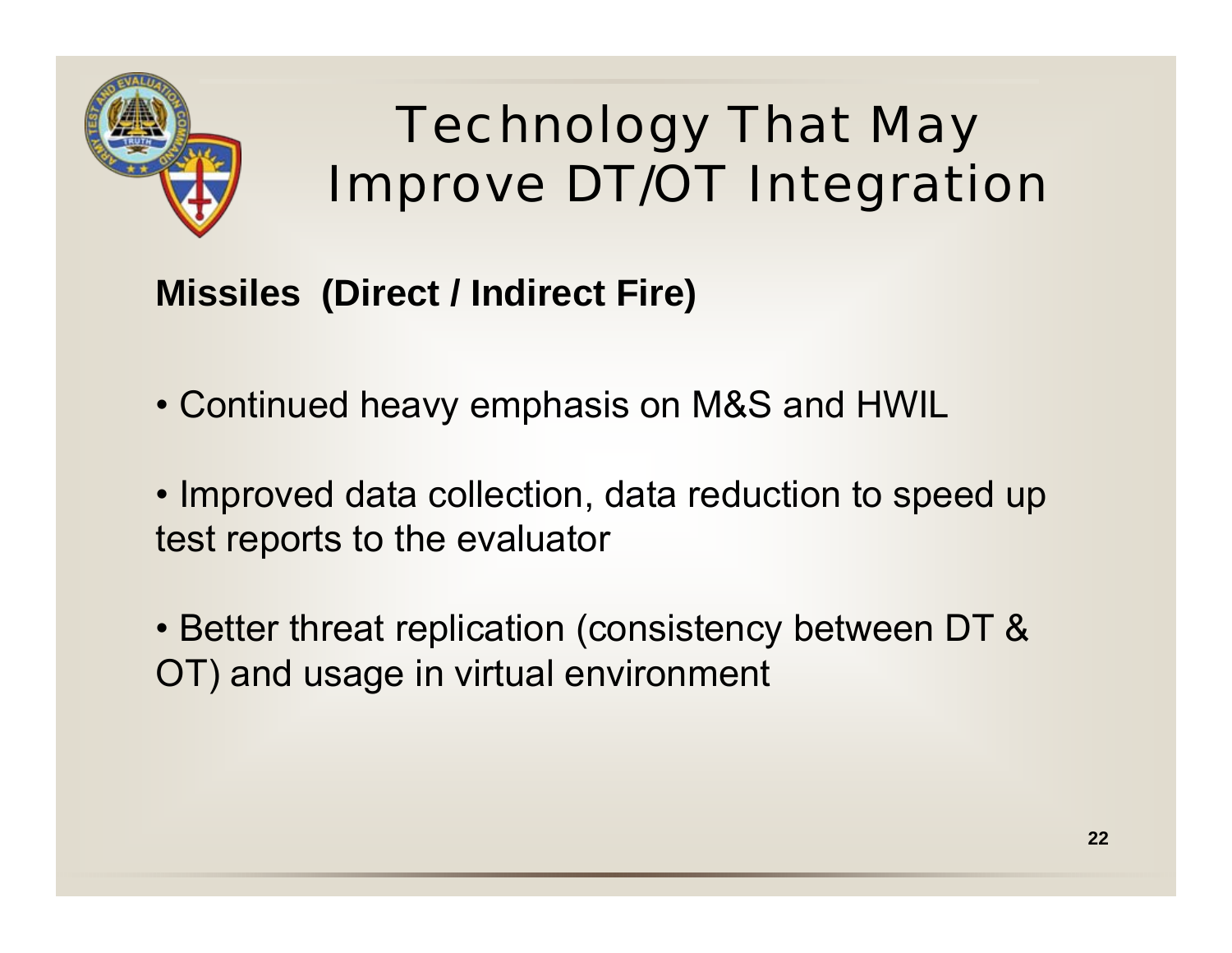### **C4 Systems**

- Limited Gov't DT shock, vibration testing, interoperability; message completion rates
- Communications systems performance centers on stress testing and operational environment
- Field testing is most useful integrated event soldiers and developers working together to establish system configuration and achieve optimization
- Field tests are cost prohibitive need for architecture for system to create the environment

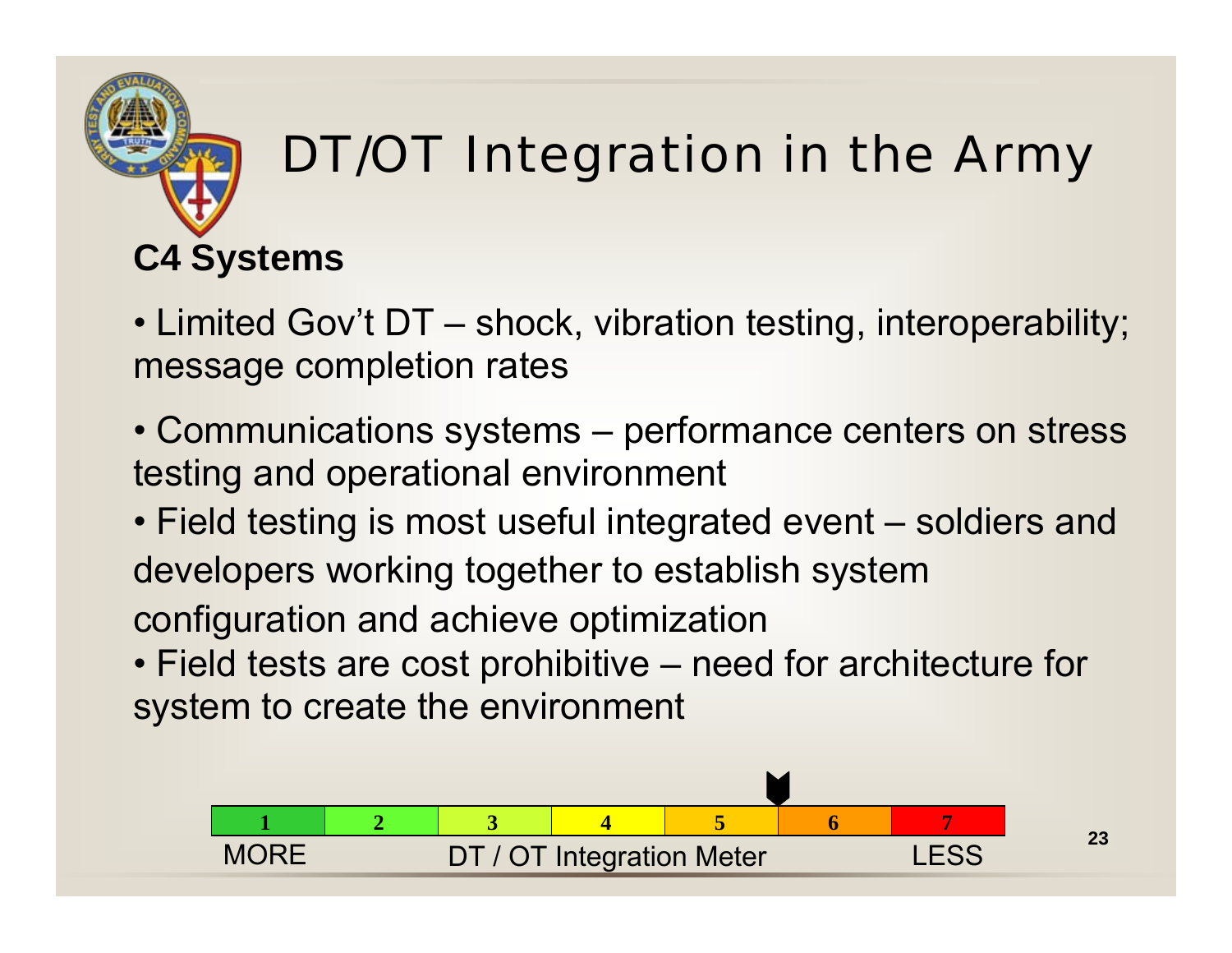



- Improve available models and simulations
- Invest in jammers / Electro-Magnetic Environment generators
- Improved data management (storage, retrieval, sharing)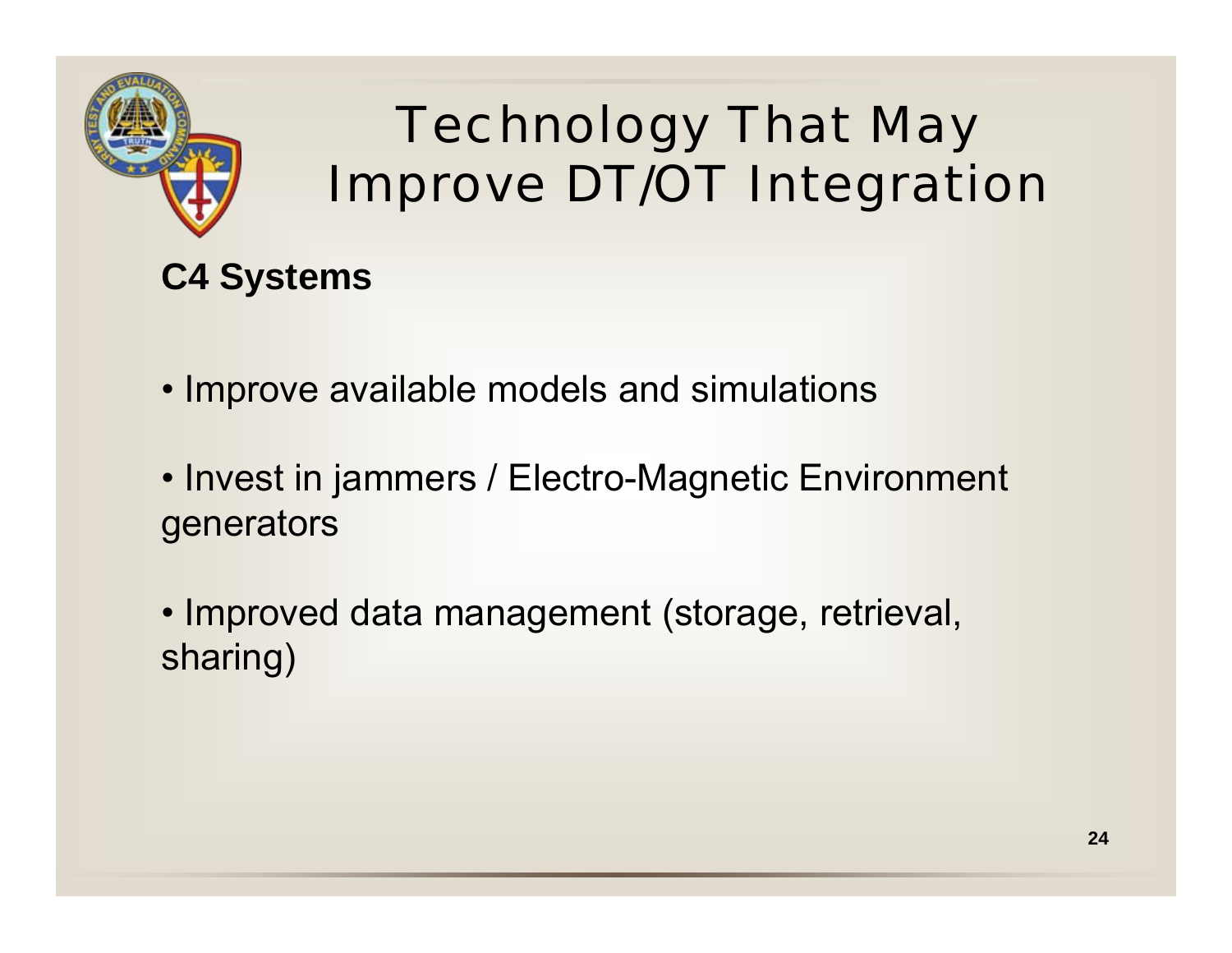

#### **Counter IED**

- non-typical development process
- from Laboratory to DT Ranges to Theater fielding decisions based on DT results and production timelines
- for Jammers DTs are technical tests on instrumented ranges; PM data considered when available
- DOT&E has not been involved in this commodity area

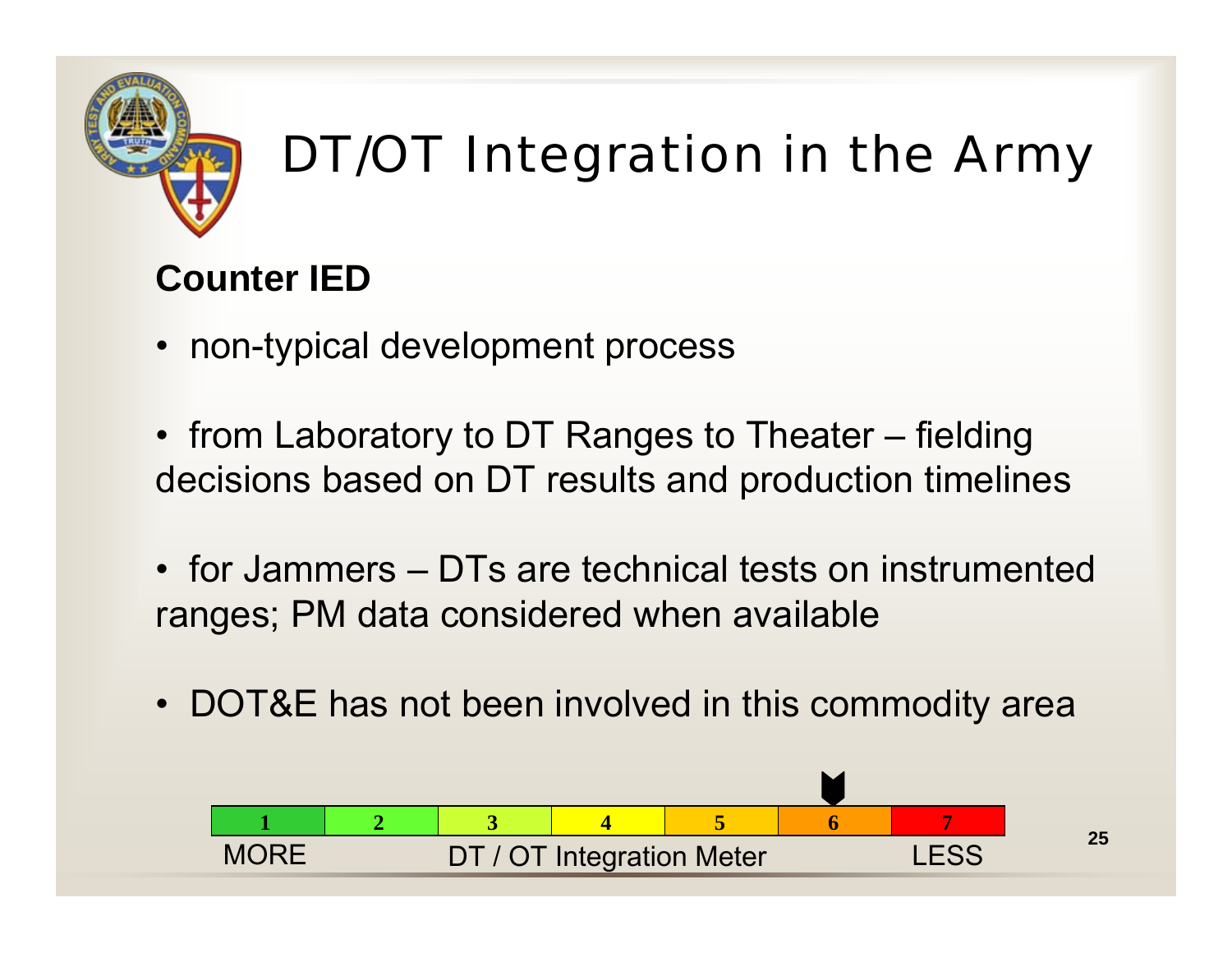

#### **Counter IED**

- Increase investment in S&T / R&D before T&E
- Invest in in-line jammers / Electro-Magnetic Environment generators
- Better threat replication (consistency between DT & OT)
- Commonality of instrumentation
- Instrumentation sharing between DT & OT organizations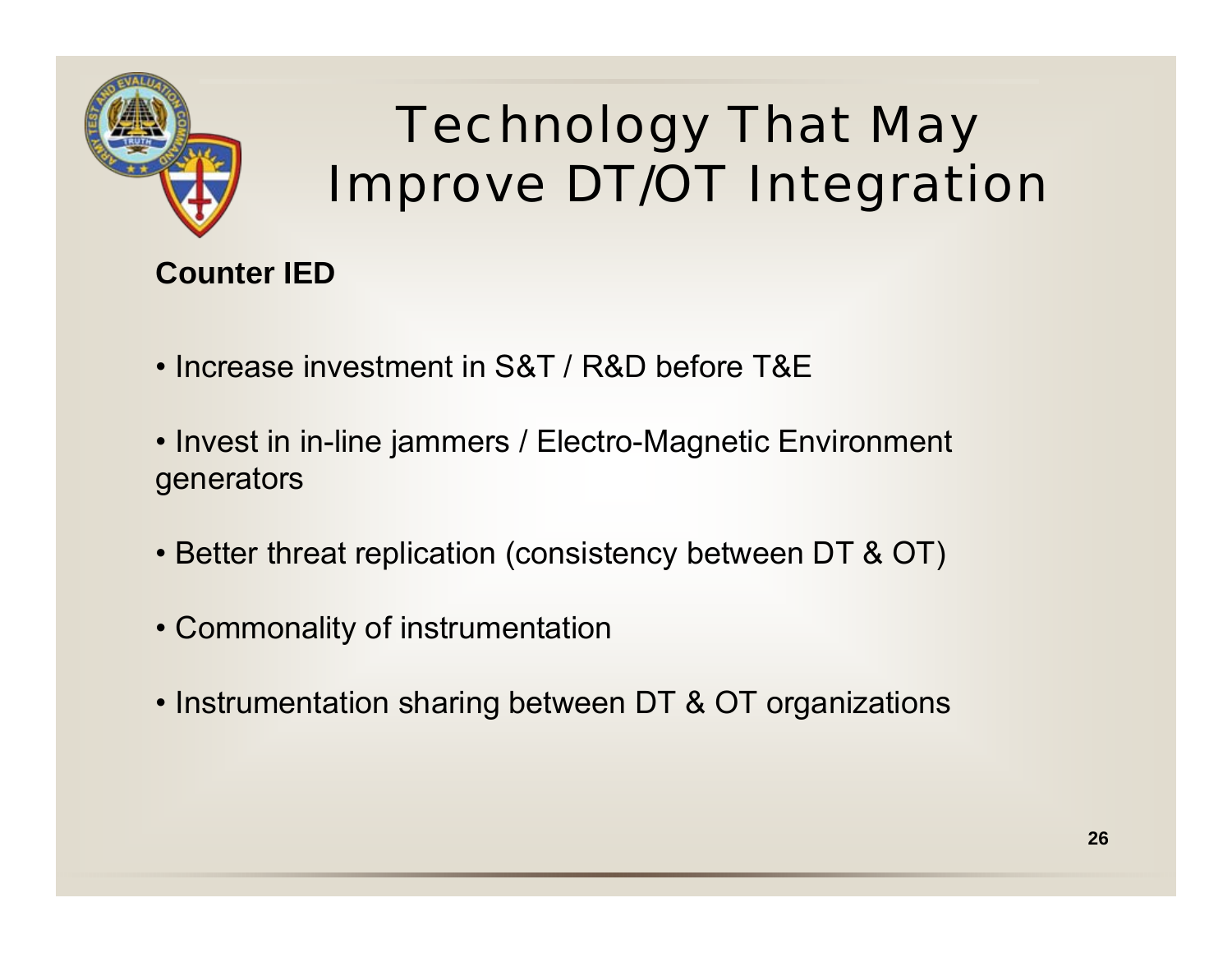

#### **Tracked & Wheeled Vehicles**

- Usually Separate DTs and OTs; higher risk more oversight
- OMS/MP miles driven by contract, over known, precise courses
- Extensive data collection in DT
- DOT&E wants "free play" in OT; freedom of maneuver,

much of which can be done at Soldiers' home station

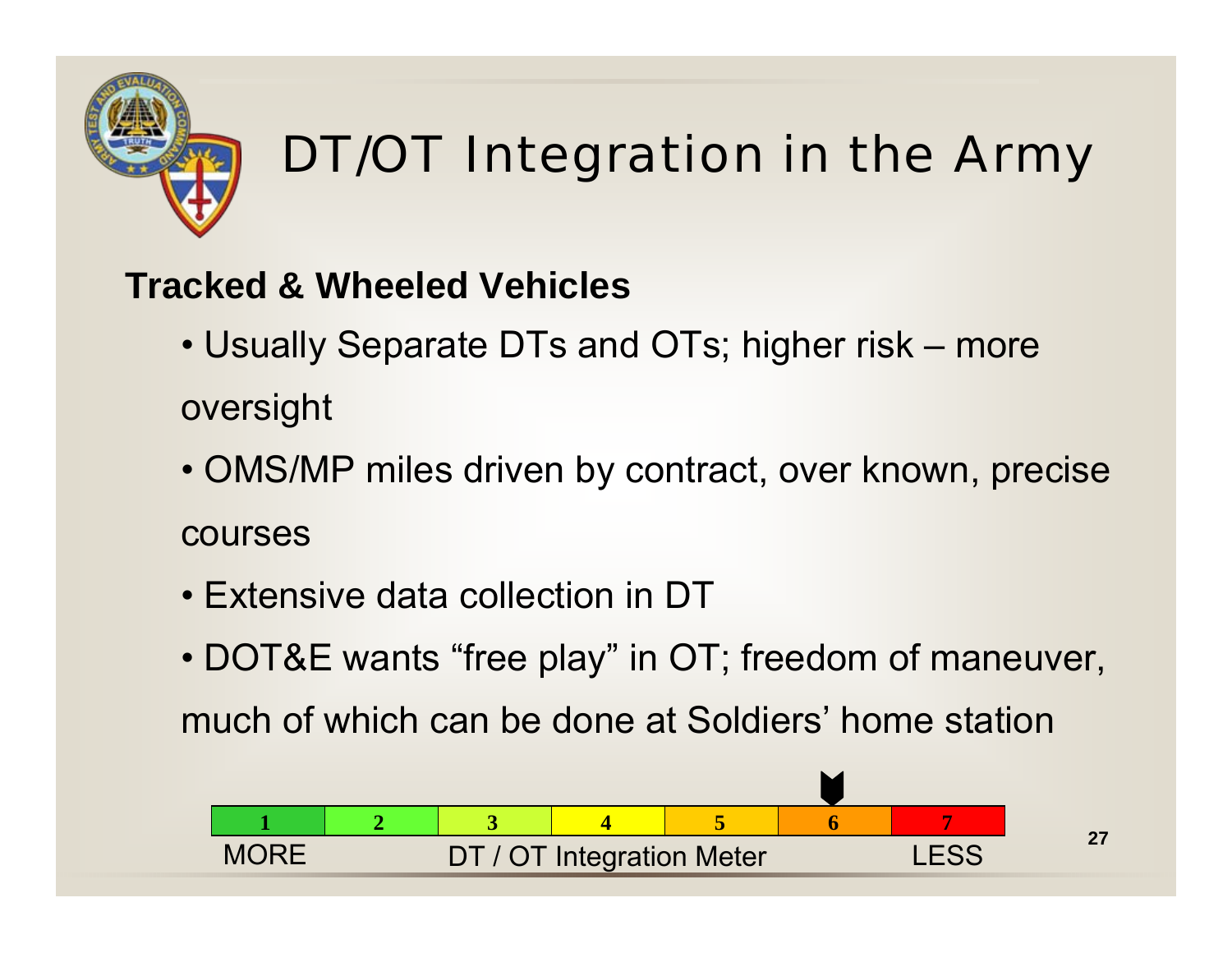

#### **Tracked & Wheeled Vehicles**

- Increase number of instrumented test articles
- Embedded instrumentation
- Common instrumentation and data reduction protocols at all sites
- Technology for tracking in GPS-denied environments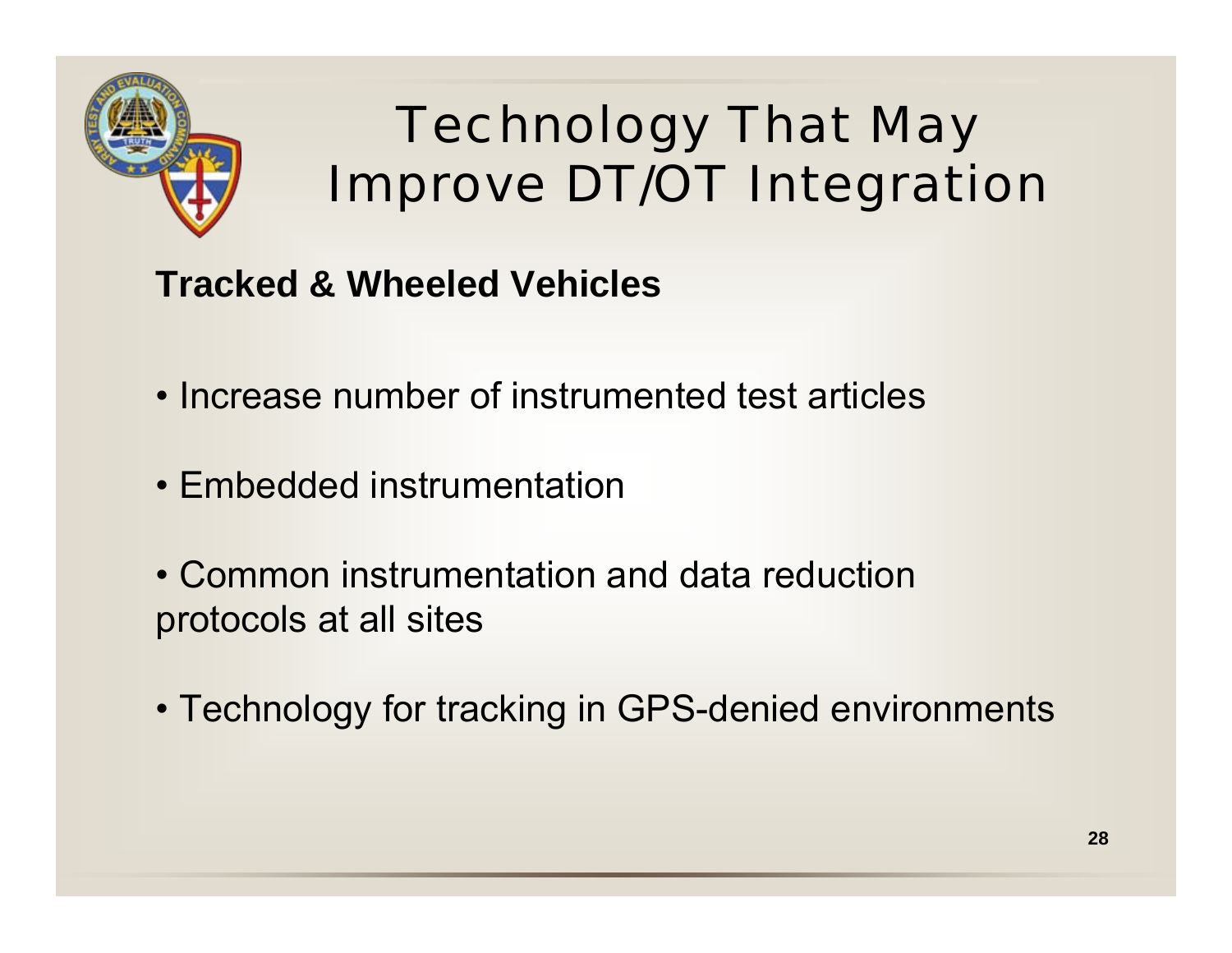

### Integration Roll-Up

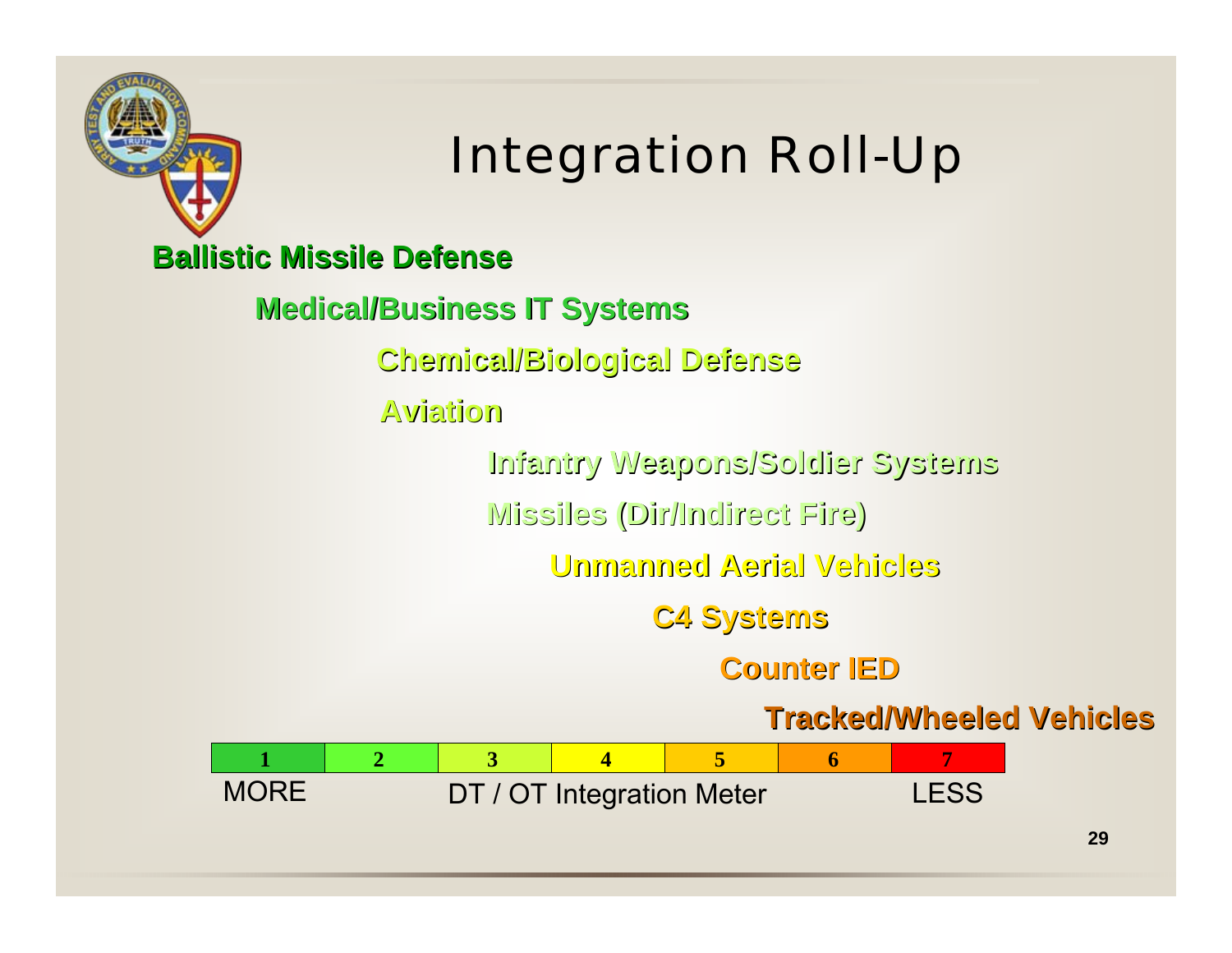

## Summary

### To further improve DT & OT integration,

T&E technology needs include:

- – Data management (repository, reference models)
- – M&S advances (physical system models, simulations, networks)
- Network Models
- –Distributed operations & systems
- Embedded / common instrumentation